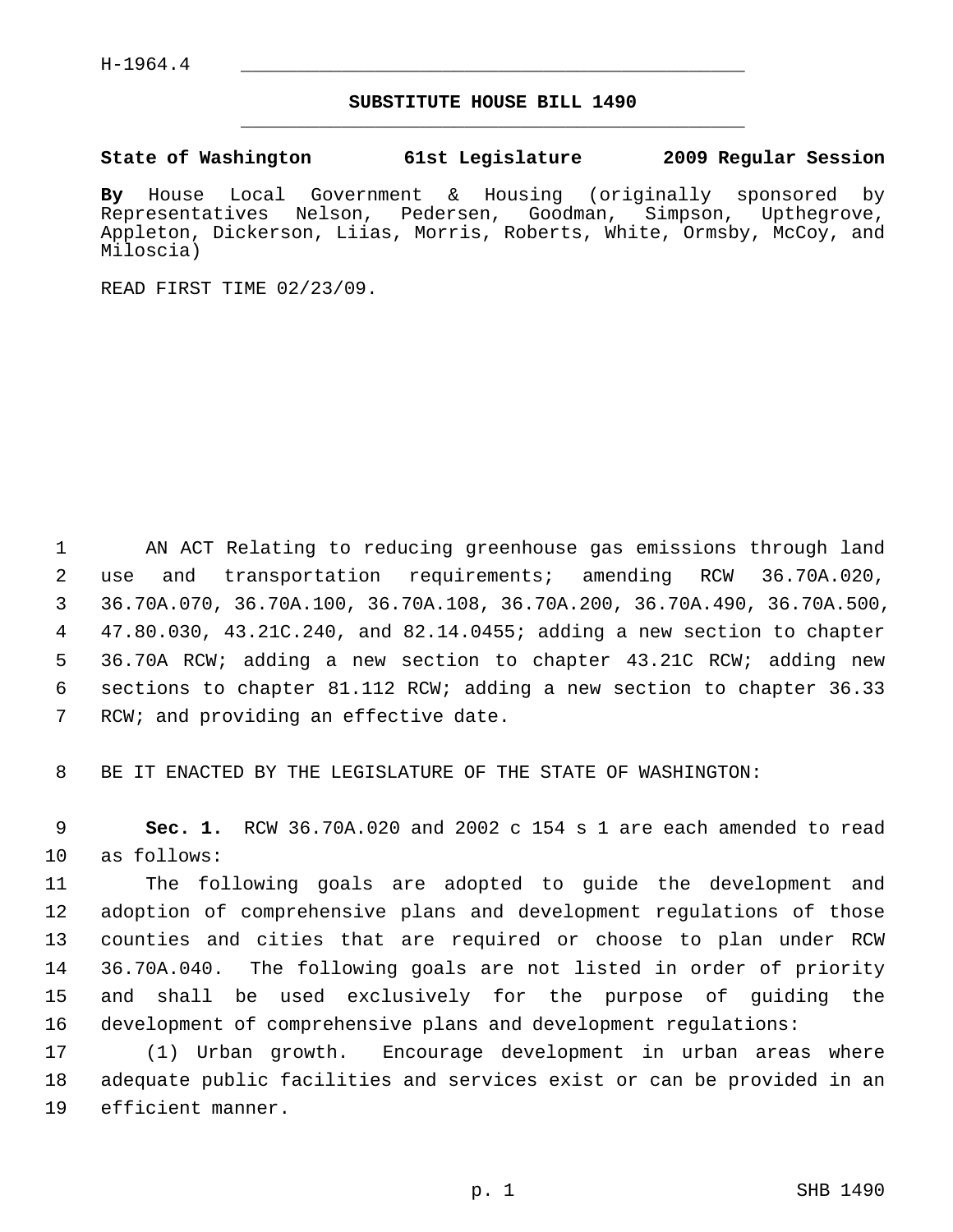1 (2) Reduce sprawl. Reduce the inappropriate conversion of 2 undeveloped land into sprawling, low-density development.

 3 (3) Transportation. Encourage efficient multimodal transportation 4 systems that are based on regional priorities and coordinated with 5 county and city comprehensive plans.

 6 (4) Housing. Encourage the availability of affordable housing to 7 all economic segments of the population of this state, promote a 8 variety of residential densities and housing types, and encourage 9 preservation of existing housing stock.

10 (5) Economic development. Encourage economic development 11 throughout the state that is consistent with adopted comprehensive 12 plans, promote economic opportunity for all citizens of this state, 13 especially for unemployed and for disadvantaged persons, promote the 14 retention and expansion of existing businesses and recruitment of new 15 businesses, recognize regional differences impacting economic 16 development opportunities, and encourage growth in areas experiencing 17 insufficient economic growth, all within the capacities of the state's 18 natural resources, public services, and public facilities.

19 (6) Property rights. Private property shall not be taken for 20 public use without just compensation having been made. The property 21 rights of landowners shall be protected from arbitrary and 22 discriminatory actions.

23 (7) Permits. Applications for both state and local government 24 permits should be processed in a timely and fair manner to ensure 25 predictability.

26 (8) Natural resource industries. Maintain and enhance natural 27 resource-based industries, including productive timber, agricultural, 28 and fisheries industries. Encourage the conservation of productive 29 forest lands and productive agricultural lands, and discourage 30 incompatible uses.

31 (9) Open space and recreation. Retain open space, enhance 32 recreational opportunities, conserve fish and wildlife habitat, 33 increase access to natural resource lands and water, and develop parks 34 and recreation facilities.

35 (10) Environment. Protect the environment and enhance the state's 36 high quality of life, including air and water quality, and the 37 availability of water. Establish land use and transportation patterns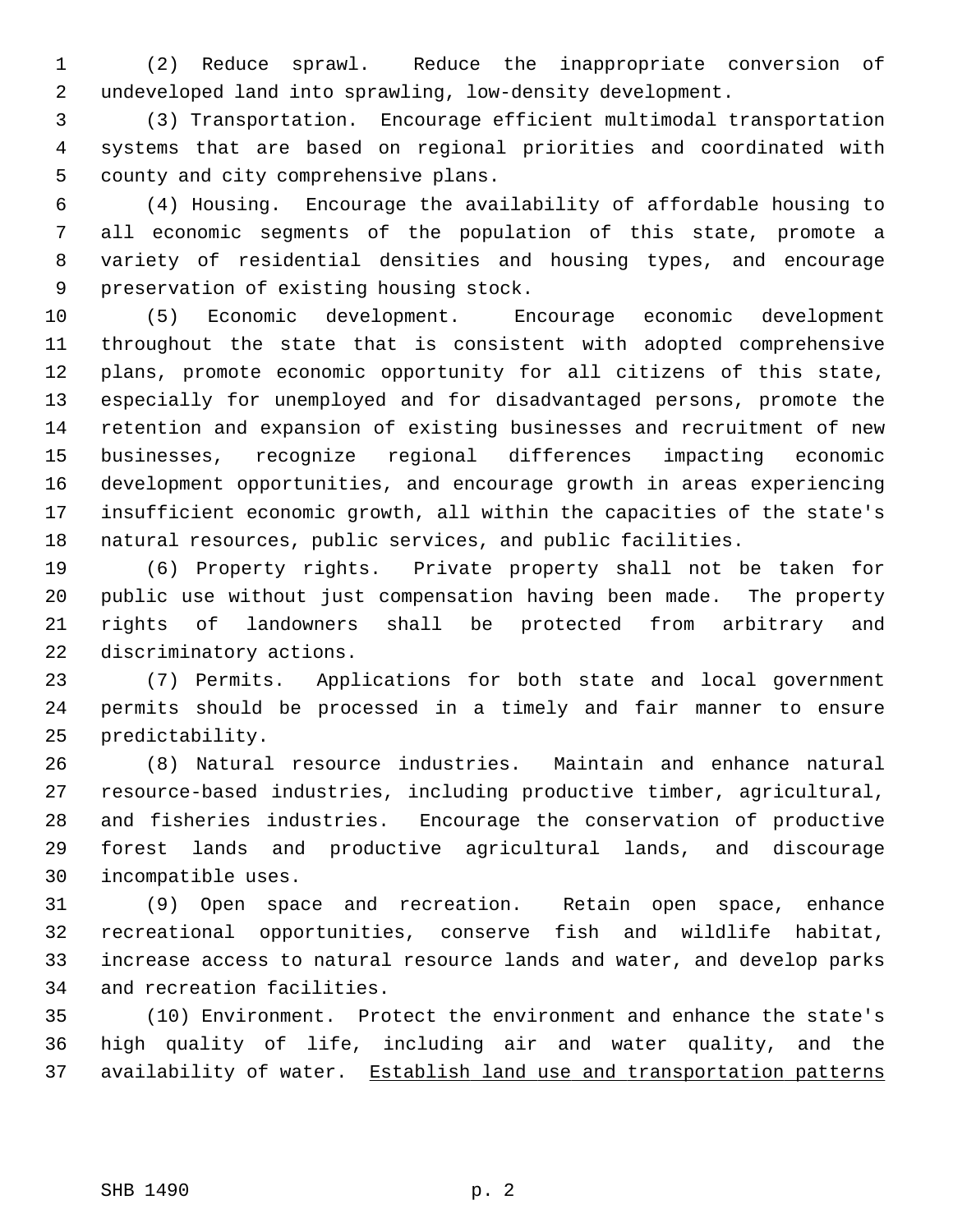1 that, at a minimum, support state greenhouse gas emissions reduction 2 requirements.

 3 (11) Citizen participation and coordination. Encourage the 4 involvement of citizens in the planning process and ensure coordination 5 between communities and jurisdictions to reconcile conflicts.

 6 (12) Public facilities and services. Ensure that those public 7 facilities and services necessary to support development shall be 8 adequate to serve the development at the time the development is 9 available for occupancy and use without decreasing current service 10 levels below locally established minimum standards.

11 (13) Historic preservation. Identify and encourage the 12 preservation of lands, sites, and structures, that have historical or 13 archaeological significance.

14 **Sec. 2.** RCW 36.70A.070 and 2005 c 360 s 2 are each amended to read 15 as follows:

16 The comprehensive plan of a county or city that is required or 17 chooses to plan under RCW 36.70A.040 shall consist of a map or maps, 18 and descriptive text covering objectives, principles, and standards 19 used to develop the comprehensive plan. The plan shall be an 20 internally consistent document and all elements shall be consistent 21 with the future land use map. A comprehensive plan shall be adopted 22 and amended with public participation as provided in RCW 36.70A.140.

23 Each comprehensive plan shall include a plan, scheme, or design for 24 each of the following:

25 (1) A land use element designating the proposed general 26 distribution and general location and extent of the uses of land, where 27 appropriate, for agriculture, timber production, housing, commerce, 28 industry, recreation, open spaces, general aviation airports, public 29 utilities, public facilities, and other land uses. The land use 30 element shall include population densities, building intensities, and 31 estimates of future population growth. The land use element shall 32 provide for protection of the quality and quantity of groundwater used 33 for public water supplies. Wherever possible, the land use element 34 should consider utilizing urban planning approaches that promote 35 physical activity. Where applicable, the land use element shall review 36 drainage, flooding, and storm water run-off in the area and nearby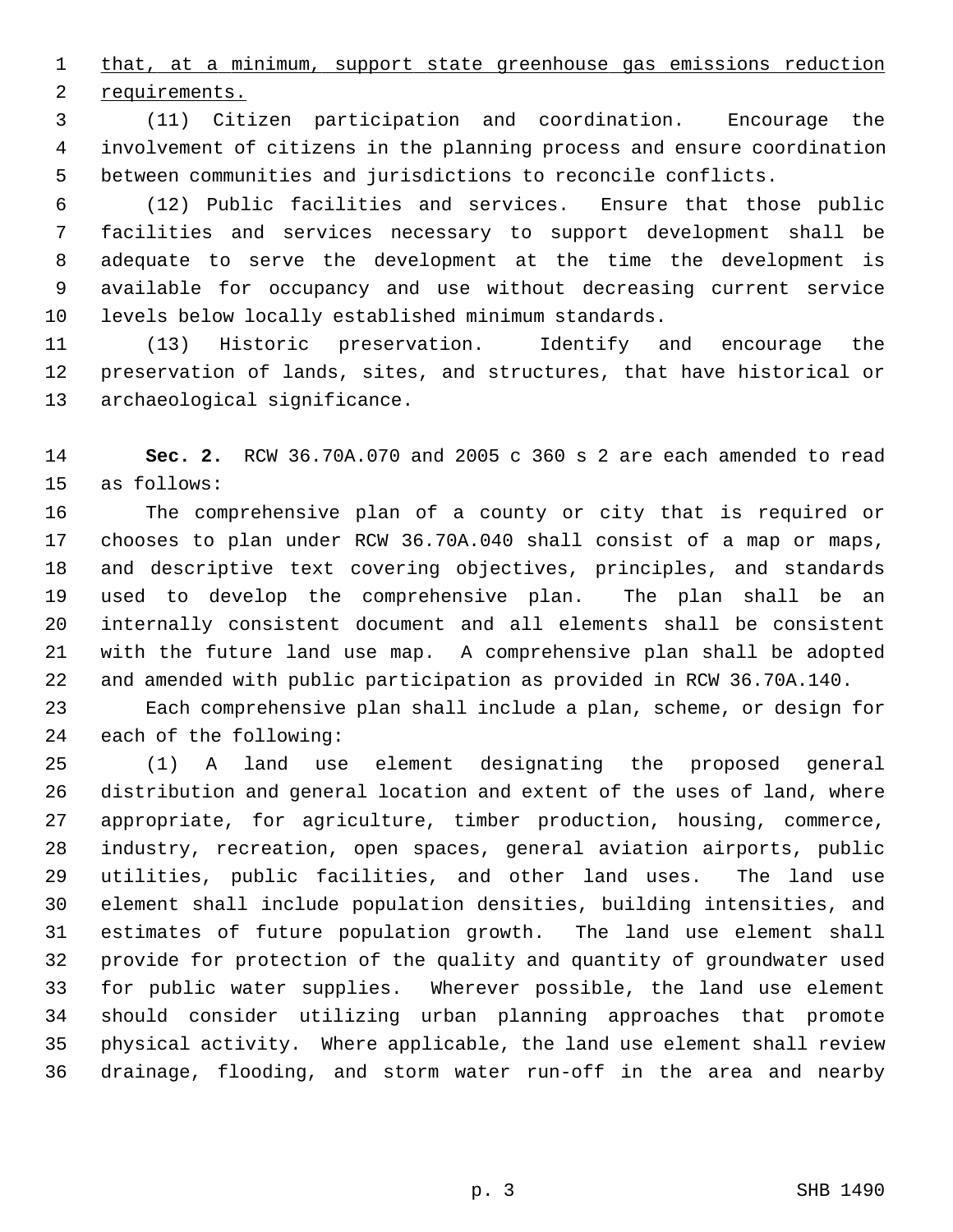1 jurisdictions and provide guidance for corrective actions to mitigate 2 or cleanse those discharges that pollute waters of the state, including 3 Puget Sound or waters entering Puget Sound.

 4 (2) A housing element ensuring the vitality and character of 5 established residential neighborhoods that: (a) Includes an inventory 6 and analysis of existing and projected housing needs that identifies 7 the number of housing units necessary to manage projected growth; (b) 8 includes a statement of goals, policies, objectives, and mandatory 9 provisions for the preservation, improvement, and development of 10 housing, including single-family residences; (c) identifies sufficient 11 land for housing, including, but not limited to, government-assisted 12 housing, housing for low-income families, manufactured housing, 13 multifamily housing, and group homes and foster care facilities; and 14 (d) makes adequate provisions for existing and projected needs of all 15 economic segments of the community.

16 (3) A capital facilities plan element consisting of: (a) An 17 inventory of existing capital facilities owned by public entities, 18 showing the locations and capacities of the capital facilities; (b) a 19 forecast of the future needs for such capital facilities; (c) the 20 proposed locations and capacities of expanded or new capital 21 facilities; (d) at least a six-year plan that will finance such capital 22 facilities within projected funding capacities and clearly identifies 23 sources of public money for such purposes; and (e) a requirement to 24 reassess the land use element if probable funding falls short of 25 meeting existing needs and to ensure that the land use element, capital 26 facilities plan element, and financing plan within the capital 27 facilities plan element are coordinated and consistent. Park and 28 recreation facilities shall be included in the capital facilities plan 29 element.

30 (4) A utilities element consisting of the general location, 31 proposed location, and capacity of all existing and proposed utilities, 32 including, but not limited to, electrical lines, telecommunication 33 lines, and natural gas lines.

34 (5) Rural element. Counties shall include a rural element 35 including lands that are not designated for urban growth, agriculture, 36 forest, or mineral resources. The following provisions shall apply to 37 the rural element: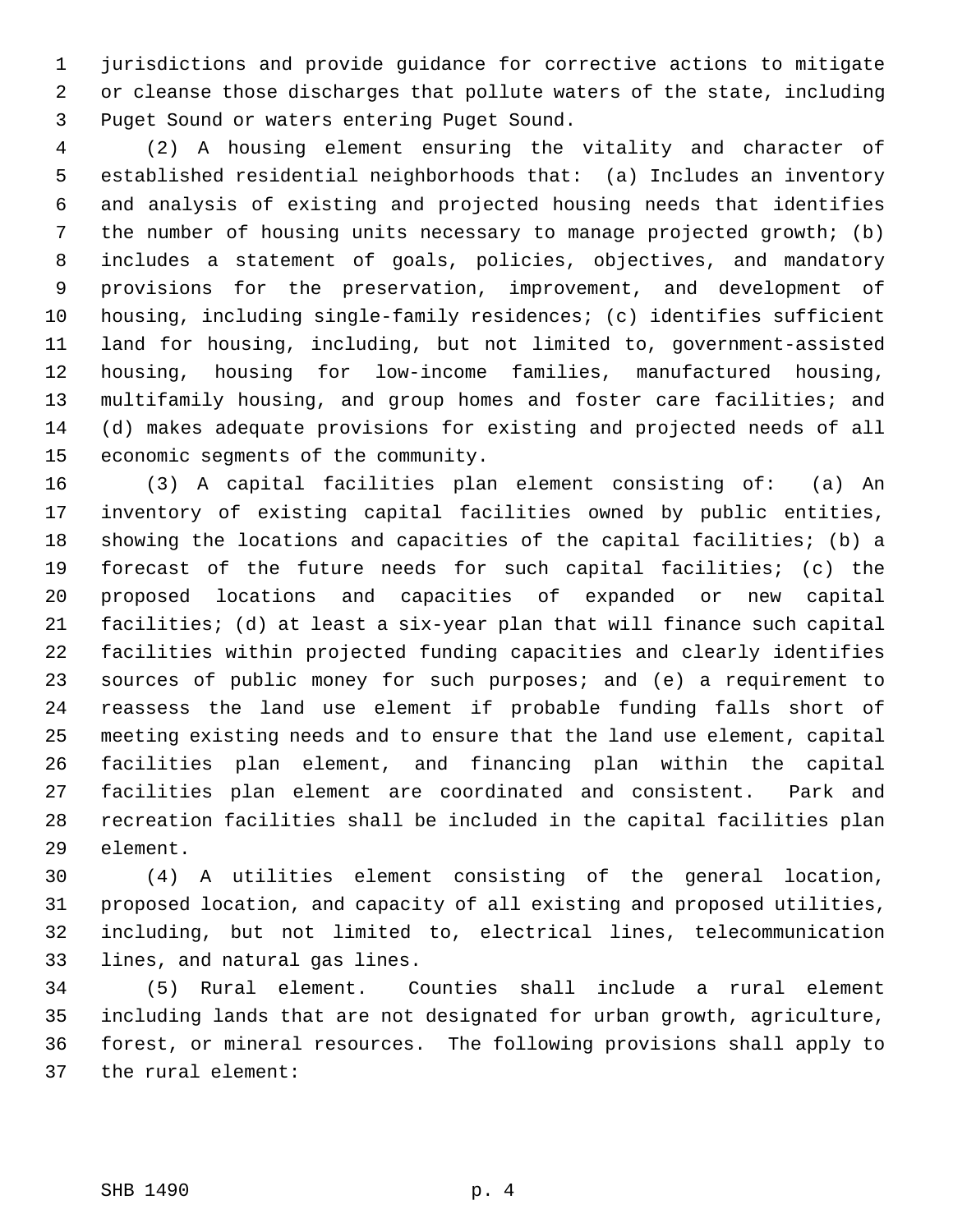1 (a) Growth management act goals and local circumstances. Because 2 circumstances vary from county to county, in establishing patterns of 3 rural densities and uses, a county may consider local circumstances, 4 but shall develop a written record explaining how the rural element 5 harmonizes the planning goals in RCW 36.70A.020 and meets the 6 requirements of this chapter.

 7 (b) Rural development. The rural element shall permit rural 8 development, forestry, and agriculture in rural areas. The rural 9 element shall provide for a variety of rural densities, uses, essential 10 public facilities, and rural governmental services needed to serve the 11 permitted densities and uses. To achieve a variety of rural densities 12 and uses, counties may provide for clustering, density transfer, design 13 guidelines, conservation easements, and other innovative techniques 14 that will accommodate appropriate rural densities and uses that are not 15 characterized by urban growth and that are consistent with rural 16 character.

17 (c) Measures governing rural development. The rural element shall 18 include measures that apply to rural development and protect the rural 19 character of the area, as established by the county, by:

20 (i) Containing or otherwise controlling rural development;

21 (ii) Assuring visual compatibility of rural development with the 22 surrounding rural area;

23 (iii) Reducing the inappropriate conversion of undeveloped land 24 into sprawling, low-density development in the rural area;

25 (iv) Protecting critical areas, as provided in RCW 36.70A.060, and 26 surface water and groundwater resources; and

27 (v) Protecting against conflicts with the use of agricultural, 28 forest, and mineral resource lands designated under RCW 36.70A.170.

29 (d) Limited areas of more intensive rural development. Subject to 30 the requirements of this subsection and except as otherwise 31 specifically provided in this subsection (5)(d), the rural element may 32 allow for limited areas of more intensive rural development, including 33 necessary public facilities and public services to serve the limited 34 area as follows:

35 (i) Rural development consisting of the infill, development, or 36 redevelopment of existing commercial, industrial, residential, or 37 mixed-use areas, whether characterized as shoreline development, 38 villages, hamlets, rural activity centers, or crossroads developments.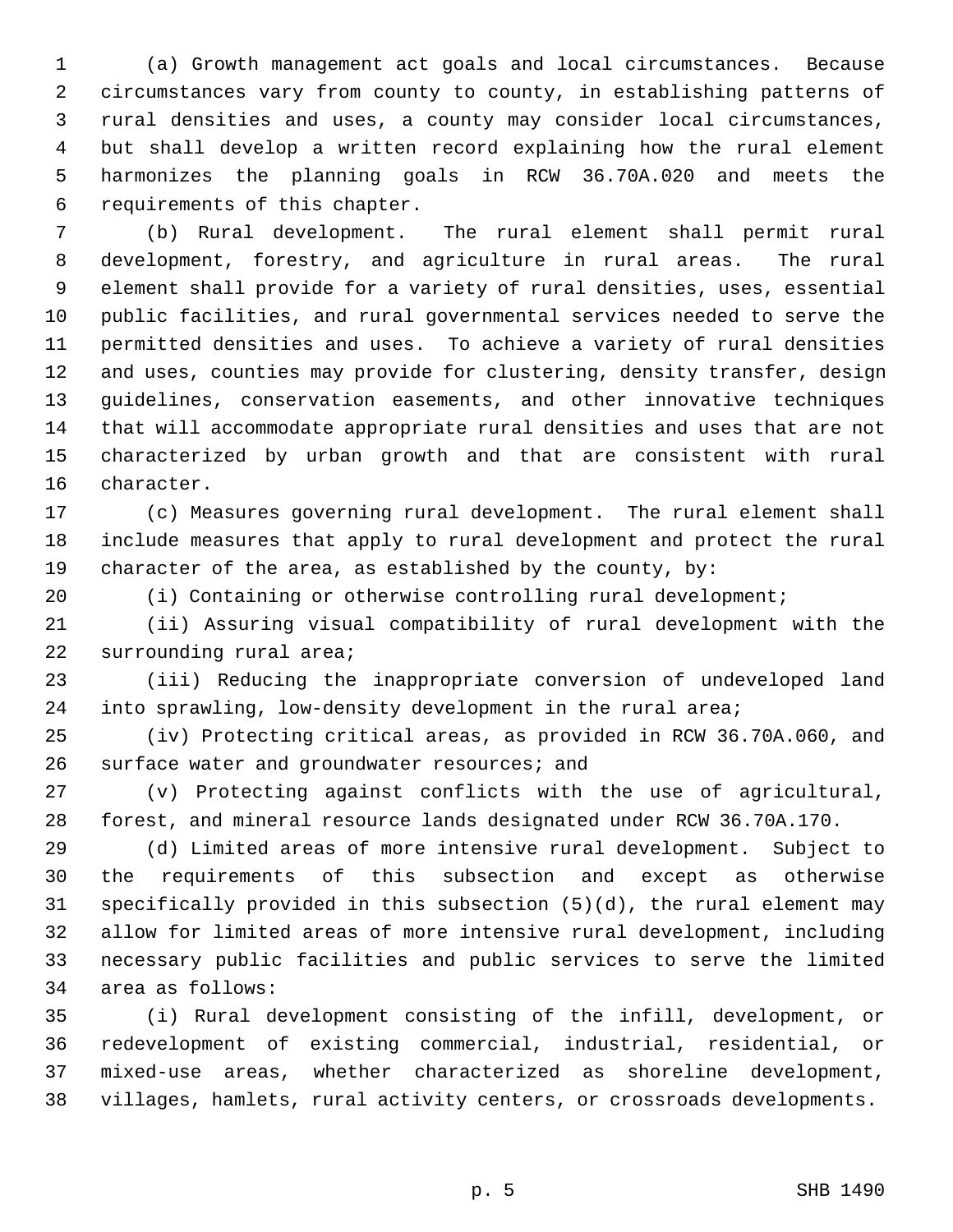1 (A) A commercial, industrial, residential, shoreline, or mixed-use 2 area shall be subject to the requirements of (d)(iv) of this 3 subsection, but shall not be subject to the requirements of (c)(ii) and 4 (iii) of this subsection.

 5 (B) Any development or redevelopment other than an industrial area 6 or an industrial use within a mixed-use area or an industrial area 7 under this subsection (5)(d)(i) must be principally designed to serve 8 the existing and projected rural population.

 9 (C) Any development or redevelopment in terms of building size, 10 scale, use, or intensity shall be consistent with the character of the 11 existing areas. Development and redevelopment may include changes in 12 use from vacant land or a previously existing use so long as the new 13 use conforms to the requirements of this subsection  $(5)$ ;

14 (ii) The intensification of development on lots containing, or new 15 development of, small-scale recreational or tourist uses, including 16 commercial facilities to serve those recreational or tourist uses, that 17 rely on a rural location and setting, but that do not include new 18 residential development. A small-scale recreation or tourist use is 19 not required to be principally designed to serve the existing and 20 projected rural population. Public services and public facilities 21 shall be limited to those necessary to serve the recreation or tourist 22 use and shall be provided in a manner that does not permit low-density 23 sprawl;

24 (iii) The intensification of development on lots containing 25 isolated nonresidential uses or new development of isolated cottage 26 industries and isolated small-scale businesses that are not principally 27 designed to serve the existing and projected rural population and 28 nonresidential uses, but do provide job opportunities for rural 29 residents. Rural counties may allow the expansion of small-scale 30 businesses as long as those small-scale businesses conform with the 31 rural character of the area as defined by the local government 32 according to RCW 36.70A.030( $(\frac{14}{1})$ ) (15). Rural counties may also 33 allow new small-scale businesses to utilize a site previously occupied 34 by an existing business as long as the new small-scale business 35 conforms to the rural character of the area as defined by the local 36 government according to RCW 36.70A.030( $(\frac{14}{1})$ ) (15). Public services 37 and public facilities shall be limited to those necessary to serve the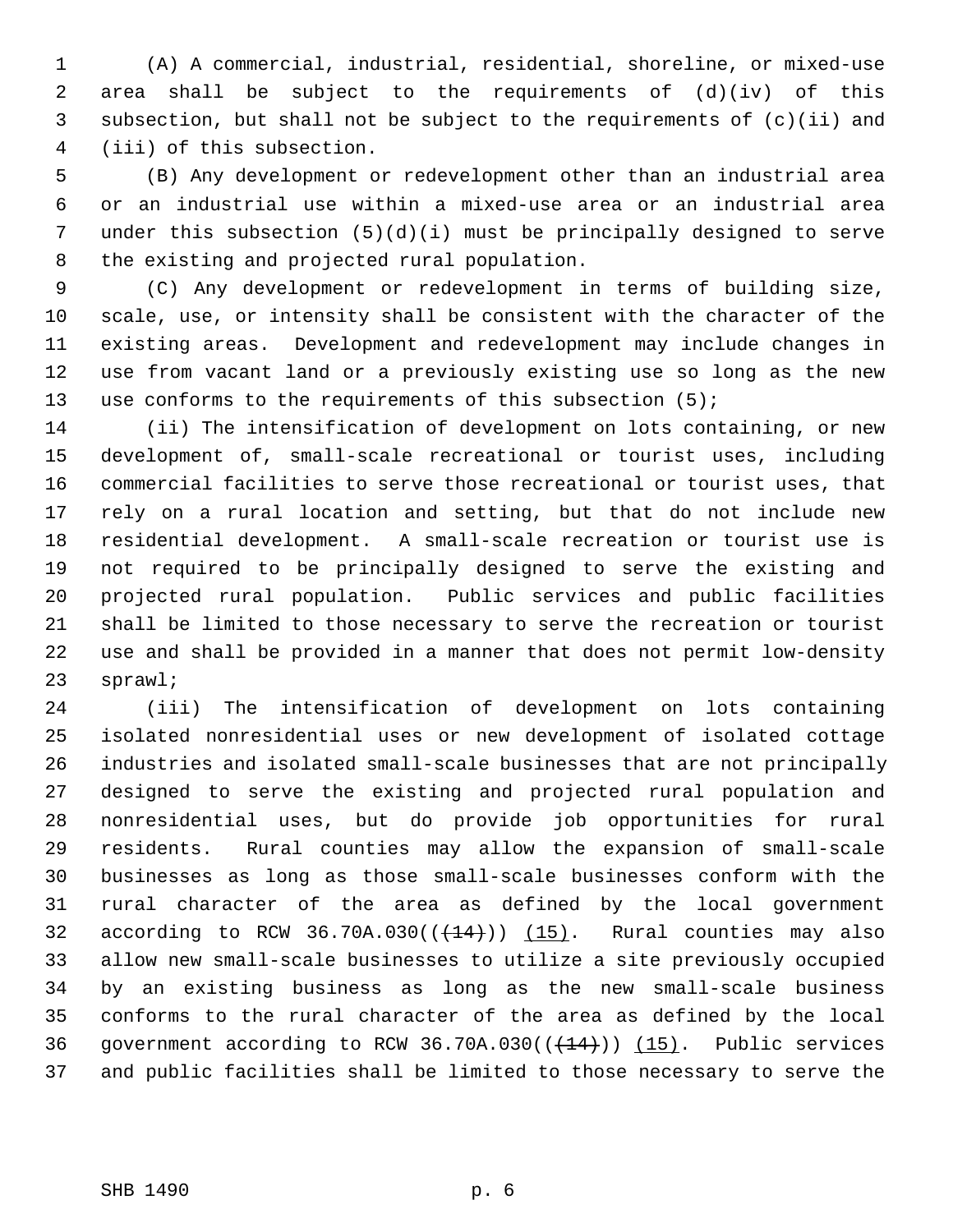1 isolated nonresidential use and shall be provided in a manner that does 2 not permit low-density sprawl;

 3 (iv) A county shall adopt measures to minimize and contain the 4 existing areas or uses of more intensive rural development, as 5 appropriate, authorized under this subsection. Lands included in such 6 existing areas or uses shall not extend beyond the logical outer 7 boundary of the existing area or use, thereby allowing a new pattern of 8 low-density sprawl. Existing areas are those that are clearly 9 identifiable and contained and where there is a logical boundary 10 delineated predominately by the built environment, but that may also 11 include undeveloped lands if limited as provided in this subsection. 12 The county shall establish the logical outer boundary of an area of 13 more intensive rural development. In establishing the logical outer 14 boundary the county shall address (A) the need to preserve the 15 character of existing natural neighborhoods and communities, (B) 16 physical boundaries such as bodies of water, streets and highways, and 17 land forms and contours, (C) the prevention of abnormally irregular 18 boundaries, and (D) the ability to provide public facilities and public 19 services in a manner that does not permit low-density sprawl;

20 (v) For purposes of (d) of this subsection, an existing area or 21 existing use is one that was in existence:

22 (A) On July 1, 1990, in a county that was initially required to 23 plan under all of the provisions of this chapter;

24 (B) On the date the county adopted a resolution under RCW 25 36.70A.040(2), in a county that is planning under all of the provisions 26 of this chapter under RCW 36.70A.040(2); or

27 (C) On the date the office of financial management certifies the 28 county's population as provided in RCW 36.70A.040(5), in a county that 29 is planning under all of the provisions of this chapter pursuant to RCW 30 36.70A.040(5).

31 (e) Exception. This subsection shall not be interpreted to permit 32 in the rural area a major industrial development or a master planned 33 resort unless otherwise specifically permitted under RCW 36.70A.360 and 34 36.70A.365.

35 (6) A transportation element that implements, and is consistent 36 with, the land use element.

37 (a) The transportation element shall include the following 38 subelements: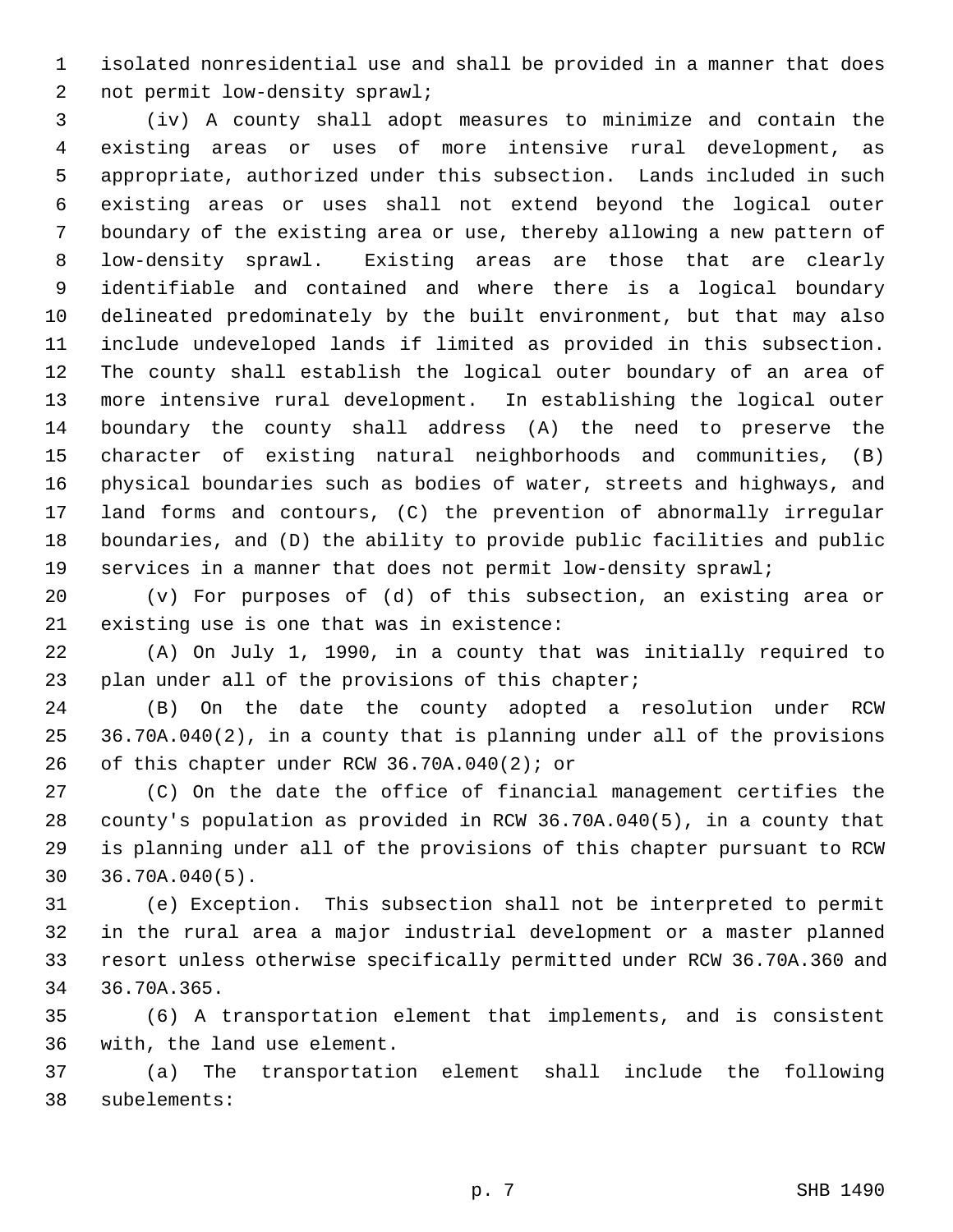1 (i) Land use assumptions used in estimating travel;

 2 (ii) Estimated traffic impacts to state-owned transportation 3 facilities resulting from land use assumptions to assist the department 4 of transportation in monitoring the performance of state facilities, to 5 plan improvements for the facilities, and to assess the impact of land- 6 use decisions on state-owned transportation facilities;

7 (iii) Facilities and services needs, including:

 8 (A) An inventory of air, water, and ground transportation 9 facilities and services, including transit alignments and general 10 aviation airport facilities, to define existing capital facilities and 11 travel levels as a basis for future planning. This inventory must 12 include state-owned transportation facilities within the city or 13 county's jurisdictional boundaries;

14 (B) Level of service standards for all locally owned arterials and 15 transit routes to serve as a gauge to judge performance of the system. 16 These standards should be regionally coordinated and must consider all 17 transportation modes in meeting regional transportation demands. In 18 adopting level of service standards required under this subsection 19 (6)(a)(iii)(B), jurisdictions must also consider adopting multimodal 20 level of service standards;

21 (C) For state-owned transportation facilities, level of service 22 standards for highways, as prescribed in chapters 47.06 and 47.80 RCW, 23 to gauge the performance of the system. The purposes of reflecting 24 level of service standards for state highways in the local 25 comprehensive plan are to monitor the performance of the system, to 26 evaluate improvement strategies, and to facilitate coordination between 27 the county's or city's six-year street, road, or transit program and 28 the ((department of transportation's six-year)) office of financial 29 management's ten-year investment program((<del>. The concurrency</del> 30 requirements of (b) of this subsection do not apply to transportation 31 facilities and services of statewide significance except for counties 32 consisting of islands whose only connection to the mainland are state 33 highways or ferry routes. In these island counties, state highways and 34 ferry route capacity must be a factor in meeting the concurrency 35 requirements in (b) of this subsection));

36 (D) Specific actions and requirements for bringing into compliance 37 locally owned transportation facilities or services that are below an 38 established level of service standard;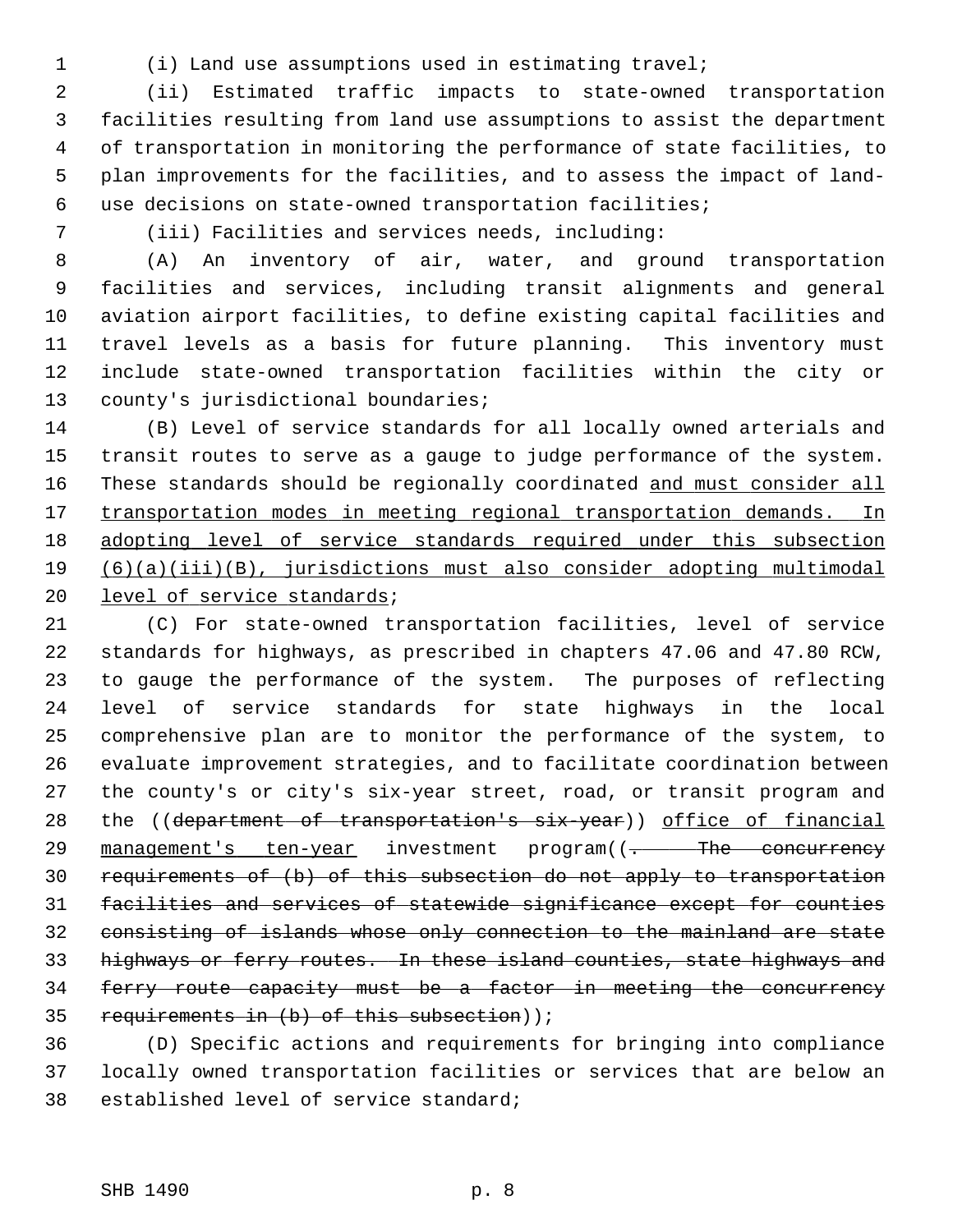1 (E) Forecasts of ((traffic)) travel demand for at least ten years 2 based on the adopted land use plan to provide information on the 3 location, timing, and capacity needs of future growth;

 4 (F) Identification of state and local system needs to meet current 5 and future demands. Identified needs on state-owned transportation 6 facilities must be consistent with the statewide multimodal 7 transportation plan required under chapter 47.06 RCW;

8 (iv) Finance, including:

 9 (A) An analysis of funding capability to judge needs against 10 probable funding resources;

11 (B) A multiyear financing plan based on the needs identified in the 12 comprehensive plan, the appropriate parts of which shall serve as the 13 basis for the six-year street, road, or transit program required by RCW 14 35.77.010 for cities, RCW 36.81.121 for counties, and RCW 35.58.2795 15 for public transportation systems. The multiyear financing plan should 16 be coordinated with the ((six-year improvement)) ten-year investment 17 program developed by the ((department of transportation)) office of 18 financial management as required by RCW 47.05.030;

19 (C) If probable funding falls short of meeting identified needs, a 20 discussion of how additional funding will be raised, or how land use 21 assumptions will be reassessed to ensure that level of service 22 standards will be met;

23 (v) Intergovernmental coordination efforts, including an assessment 24 of the impacts of the transportation plan and land use assumptions on 25 the transportation systems of adjacent jurisdictions;

26 (vi) Demand-management strategies;

27 (vii) Pedestrian and bicycle component to include collaborative 28 efforts to identify and designate planned improvements for pedestrian 29 and bicycle facilities and corridors that address and encourage 30 enhanced community access ((and promote)), connections between land 31 uses and transportation modes, and the promotion of healthy lifestyles.

32 (b)(i) After adoption of the comprehensive plan by jurisdictions 33 required to plan or who choose to plan under RCW 36.70A.040, local 34 jurisdictions must adopt and enforce ordinances which prohibit 35 development approval if the development causes the level of service on 36 a locally owned transportation facility to decline below the standards 37 adopted in the transportation element of the comprehensive plan, unless 38 transportation improvements or strategies to accommodate the impacts of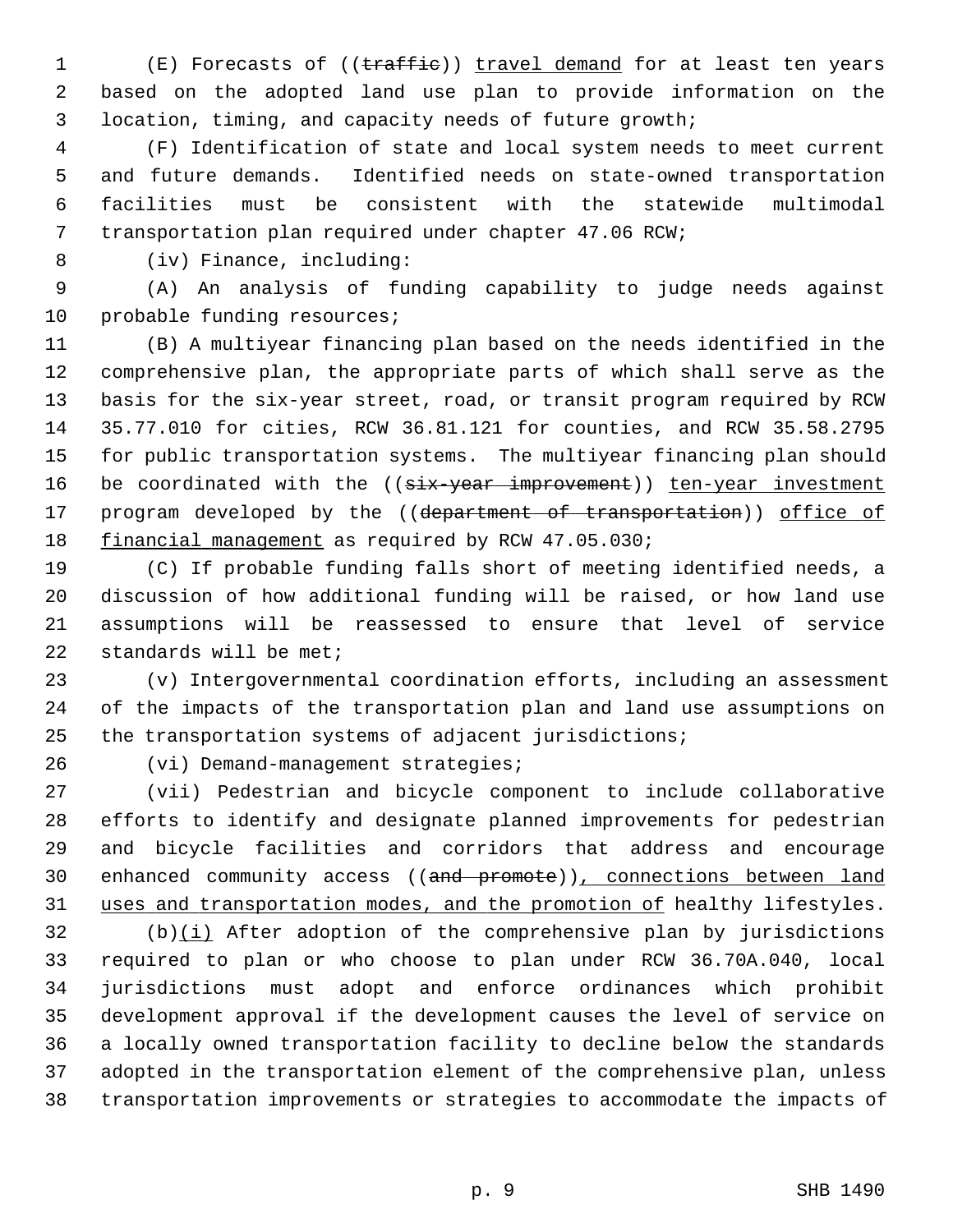1 development are made concurrent with the development. These strategies 2 must consider multimodal improvements or strategies, examples of which 3 may include increased public transportation service, ride sharing 4 programs, demand management, and other transportation systems 5 management strategies.

6 (ii) For the purposes of this subsection  $(6)_L$  "concurrent with the 7 development" ((shall mean)) means that improvements or strategies are 8 in place at the time of development, or that a financial commitment is 9 in place to complete the improvements or strategies within six years.

 (iii) The concurrency requirements of this subsection (6)(b) do not apply to transportation facilities and services of statewide significance except for counties consisting of islands whose only 13 connection to the mainland are state highways or ferry routes. In these island counties, state highway and ferry route capacity must be a factor in meeting the concurrency requirements of this subsection 16 (6)(b).

17 (c) The transportation element described in this subsection (6), 18 and the six-year plans required by RCW 35.77.010 for cities, RCW 19 36.81.121 for counties, and RCW 35.58.2795 for public transportation 20 systems, and the ten-year investment program required by RCW 47.05.030 21 for the state, must be consistent.

22 (7) An economic development element establishing local goals, 23 policies, objectives, and provisions for economic growth and vitality 24 and a high quality of life. The element shall include: (a) A summary 25 of the local economy such as population, employment, payroll, sectors, 26 businesses, sales, and other information as appropriate; (b) a summary 27 of the strengths and weaknesses of the local economy defined as the 28 commercial and industrial sectors and supporting factors such as land 29 use, transportation, utilities, education, workforce, housing, and 30 natural/cultural resources; and (c) an identification of policies, 31 programs, and projects to foster economic growth and development and to 32 address future needs. A city that has chosen to be a residential 33 community is exempt from the economic development element requirement 34 of this subsection.

35 (8) A park and recreation element that implements, and is 36 consistent with, the capital facilities plan element as it relates to 37 park and recreation facilities. The element shall include: (a) 38 Estimates of park and recreation demand for at least a ten-year period;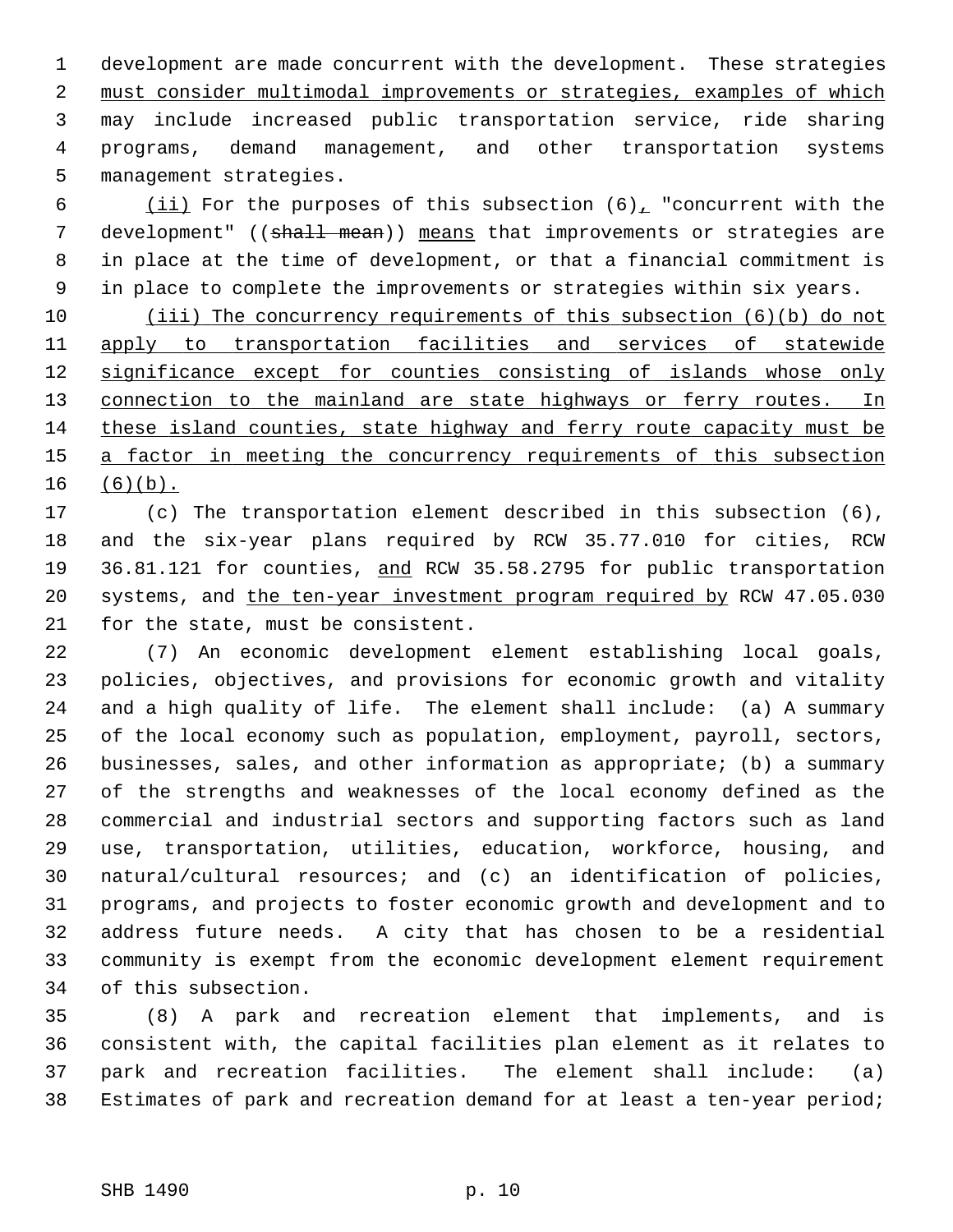1 (b) an evaluation of facilities and service needs; and (c) an 2 evaluation of intergovernmental coordination opportunities to provide 3 regional approaches for meeting park and recreational demand.

 4 (9) It is the intent that new or amended elements required after 5 January 1, 2002, be adopted concurrent with the scheduled update 6 provided in RCW 36.70A.130. Requirements to incorporate any such new 7 or amended elements shall be null and void until funds sufficient to 8 cover applicable local government costs are appropriated and 9 distributed by the state at least two years before local government 10 must update comprehensive plans as required in RCW 36.70A.130.

11 **Sec. 3.** RCW 36.70A.100 and 1990 1st ex.s. c 17 s 10 are each 12 amended to read as follows:

13 The comprehensive plan of each county or city ((that is)) adopted 14 pursuant to RCW 36.70A.040 shall be:

15 (1) Coordinated with, and consistent with, the comprehensive plans 16 adopted pursuant to RCW 36.70A.040 of other counties or cities with 17 which the county or city has, in part, common borders or related 18 regional issues; and

19 (2) Consistent with the regional transportation plans required 20 under RCW 47.80.030 for the region within which the county or city is 21 located.

22 **Sec. 4.** RCW 36.70A.108 and 2005 c 328 s 1 are each amended to read 23 as follows:

24 (1) The transportation element required by RCW 36.70A.070 may 25 include, in addition to improvements or strategies to accommodate the 26 impacts of development authorized under RCW 36.70A.070(6)(b), 27 multimodal transportation improvements or strategies that are made 28 concurrent with the development. These transportation improvements or 29 strategies may include, but are not limited to, measures implementing 30 or evaluating:

31 (a) Multiple modes of transportation with peak and nonpeak hour 32 capacity performance standards for locally owned transportation 33 facilities; ((and))

34 (b) Modal performance standards meeting the peak and nonpeak hour 35 capacity performance standards; and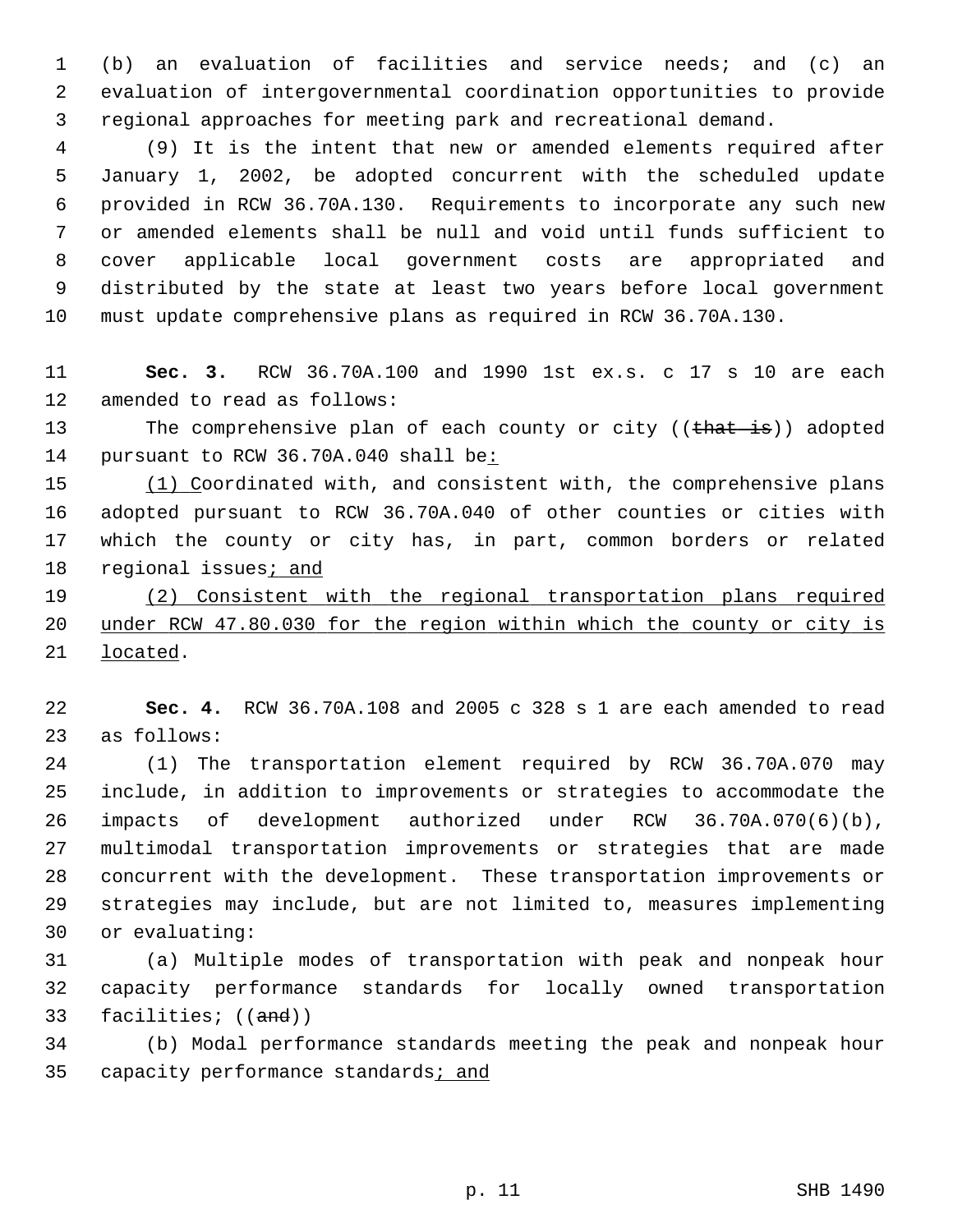(c) Transit-oriented development or other compact development strategies. For purposes of this subsection (1)(c) the following definitions apply: (i) "Compact development" means an area designated for mixed-use,

 5 higher density development patterns that encourage walking, bicycling, 6 and plans for a multimodal network that may include transit services 7 and facilities; and

 (ii) "Transit-oriented development" means a type of compact 9 development that provides compact, walkable communities with densities that support transit service and have convenient access to transit systems with frequent peak travel period service.

12 (2) Nothing in this section or RCW 36.70A.070(6)(b) shall be 13 construed as prohibiting a county or city planning under RCW 36.70A.040 14 from exercising existing authority to develop multimodal improvements 15 or strategies to satisfy the concurrency requirements of this chapter.

16 (3) Nothing in this section is intended to affect or otherwise 17 modify the authority of jurisdictions planning under RCW 36.70A.040.

18 **Sec. 5.** RCW 36.70A.200 and 2002 c 68 s 2 are each amended to read 19 as follows:

20 (1) The comprehensive plan of each county and city that is planning 21 under RCW 36.70A.040 shall include a process for identifying and siting 22 essential public facilities. Essential public facilities include those 23 facilities that are typically difficult to site, such as airports, 24 state education facilities and state or regional transportation 25 facilities as defined in RCW 47.06.140, regional transit authority 26 facilities as defined in RCW 81.112.020, state and local correctional 27 facilities, solid waste handling facilities, and in-patient facilities 28 including substance abuse facilities, mental health facilities, group 29 homes, and secure community transition facilities as defined in RCW 30 71.09.020.

31 (2) Each county and city planning under RCW 36.70A.040 shall, not 32 later than September 1, 2002, establish a process, or amend its 33 existing process, for identifying and siting essential public 34 facilities and adopt or amend its development regulations as necessary 35 to provide for the siting of secure community transition facilities 36 consistent with statutory requirements applicable to these facilities.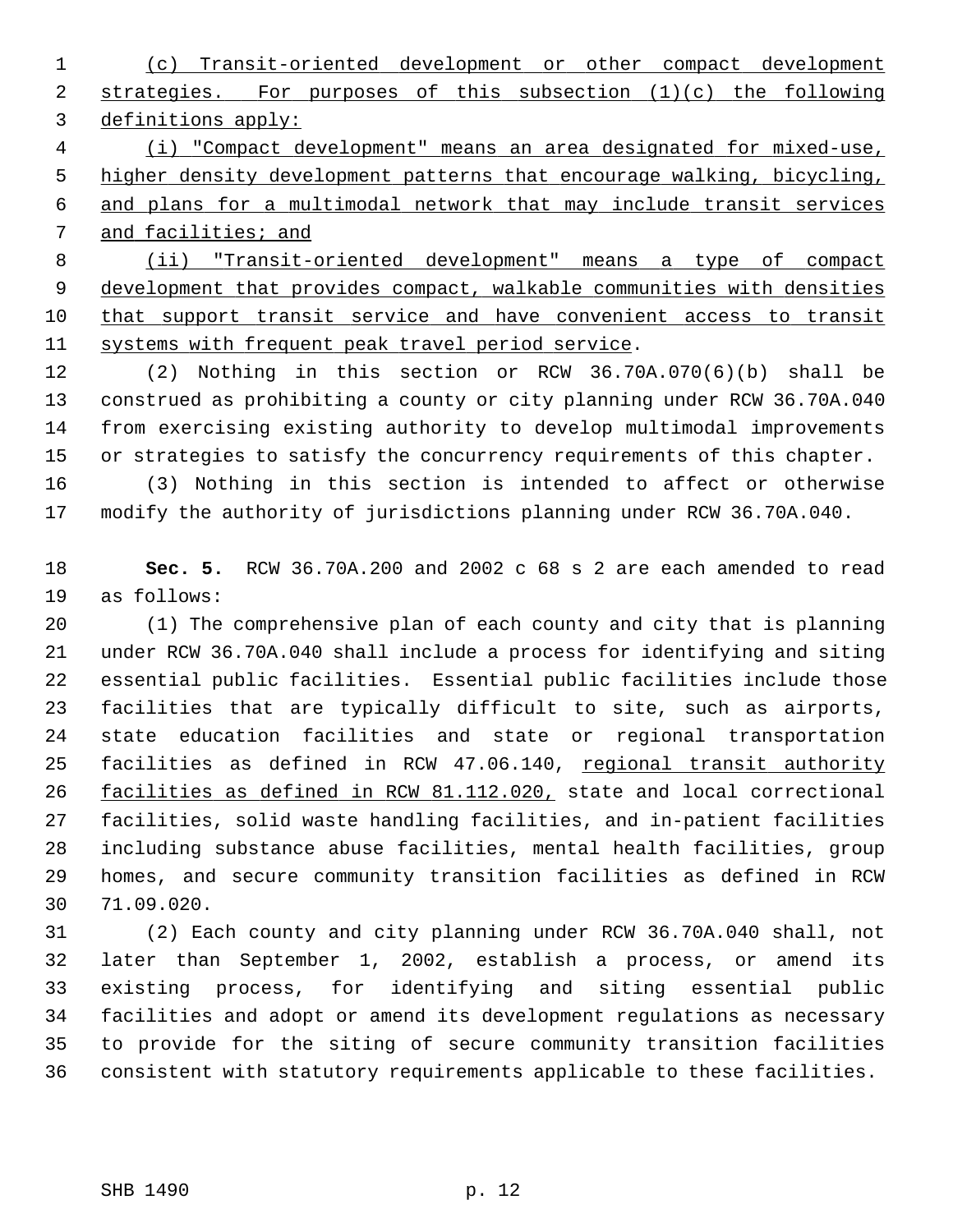1 (3) Any city or county not planning under RCW 36.70A.040 shall, not 2 later than September 1, 2002, establish a process for siting secure 3 community transition facilities and adopt or amend its development 4 regulations as necessary to provide for the siting of such facilities 5 consistent with statutory requirements applicable to these facilities.

 6 (4) The office of financial management shall maintain a list of 7 those essential state public facilities that are required or likely to 8 be built within the next six years. The office of financial management 9 may at any time add facilities to the list.

10 (5) No local comprehensive plan or development regulation may 11 preclude the siting of essential public facilities.

12 (6) No person may bring a cause of action for civil damages based 13 on the good faith actions of any county or city to provide for the 14 siting of secure community transition facilities in accordance with 15 this section and with the requirements of chapter 12, Laws of 2001 2nd 16 sp. sess. For purposes of this subsection, "person" includes, but is 17 not limited to, any individual, agency as defined in RCW 42.17.020, 18 corporation, partnership, association, and limited liability entity.

19 (7) Counties or cities siting facilities pursuant to subsection (2) 20 or (3) of this section shall comply with RCW 71.09.341.

21 (8) The failure of a county or city to act by the deadlines 22 established in subsections (2) and (3) of this section is not:

23 (a) A condition that would disqualify the county or city for 24 grants, loans, or pledges under RCW 43.155.070 or 70.146.070;

25 (b) A consideration for grants or loans provided under RCW 26 43.17.250(2); or

27 (c) A basis for any petition under RCW 36.70A.280 or for any 28 private cause of action.

29 **Sec. 6.** RCW 36.70A.490 and 1995 c 347 s 115 are each amended to 30 read as follows:

31 The growth management planning and environmental review fund is 32 hereby established in the state treasury. Moneys may be placed in the 33 fund from the proceeds of bond sales, tax revenues, budget transfers, 34 federal appropriations, gifts, or any other lawful source. Moneys in 35 the fund may be spent only after appropriation. Moneys in the fund 36 shall be used to make grants and loans to local governments for the 37 purposes set forth in RCW 43.21C.240, 43.21C.031, or 36.70A.500.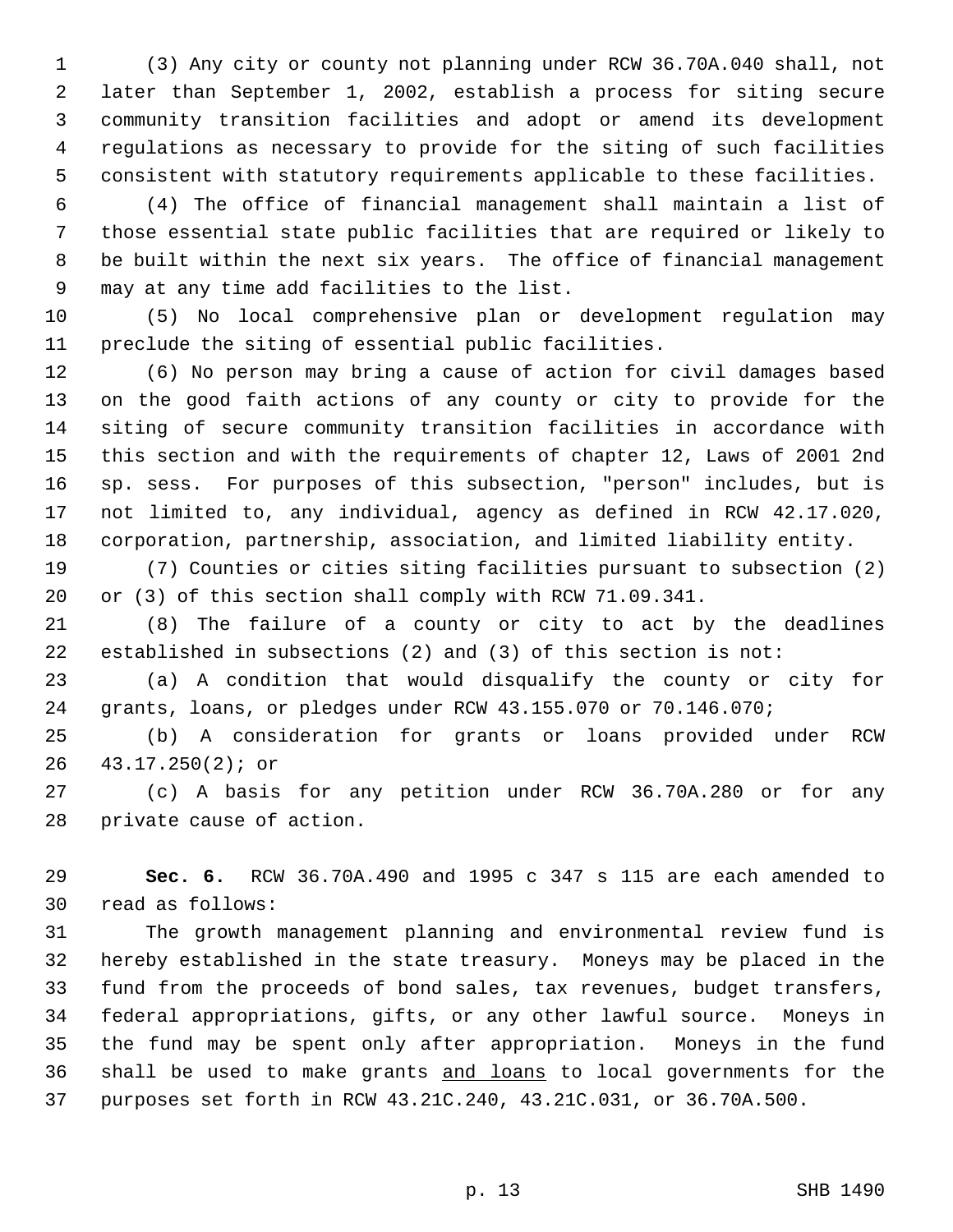1 **Sec. 7.** RCW 36.70A.500 and 1997 c 429 s 28 are each amended to 2 read as follows:

 3 (1) The department ((of community, trade, and economic 4 development)) shall provide management services for the fund created by 5 RCW 36.70A.490. The department shall establish procedures and a 6 program for fund management. The department shall encourage 7 participation in the (( $\frac{1}{2}$ ) program by other public agencies. The 8 department shall develop  $((the)$  grant and loan criteria, monitor the 9 ((grant)) program, and select ((grant)) recipients in consultation with 10 state agencies participating in the ((grant)) program through the 11 provision of ((grant)) funds or technical assistance.

12 (2) A grant or loan may be awarded to a county or city that is 13 required to or has chosen to plan under RCW 36.70A.040 and that is 14 qualified pursuant to this section. The grant or loan shall be 15 provided to assist a county or city in paying for the cost of preparing 16 an environmental analysis under chapter 43.21C RCW, that is integrated 17 with a comprehensive plan, subarea plan, plan element, county-wide 18 planning policy, development regulation, monitoring program, or other 19 planning activity adopted under or implementing this chapter that:

20 (a) Improves the process for project permit review while 21 maintaining environmental quality; or

22 (b) Encourages use of plans and information developed for purposes 23 of complying with this chapter to satisfy requirements of other state 24 programs.

25 (3) In order to qualify for a grant or loan, a county or city 26 shall:

27 (a) Demonstrate that it will prepare an environmental analysis 28 pursuant to chapter 43.21C RCW and subsection (2) of this section that 29 is integrated with a comprehensive plan, subarea plan, plan element, 30 county-wide planning policy, development regulations, monitoring 31 program, or other planning activity adopted under or implementing this 32 chapter;

33 (b) Address environmental impacts and consequences, alternatives, 34 and mitigation measures in sufficient detail to allow the analysis to 35 be adopted in whole or in part by applicants for development permits 36 within the geographic area analyzed in the plan;

37 (c) Demonstrate that procedures for review of development permit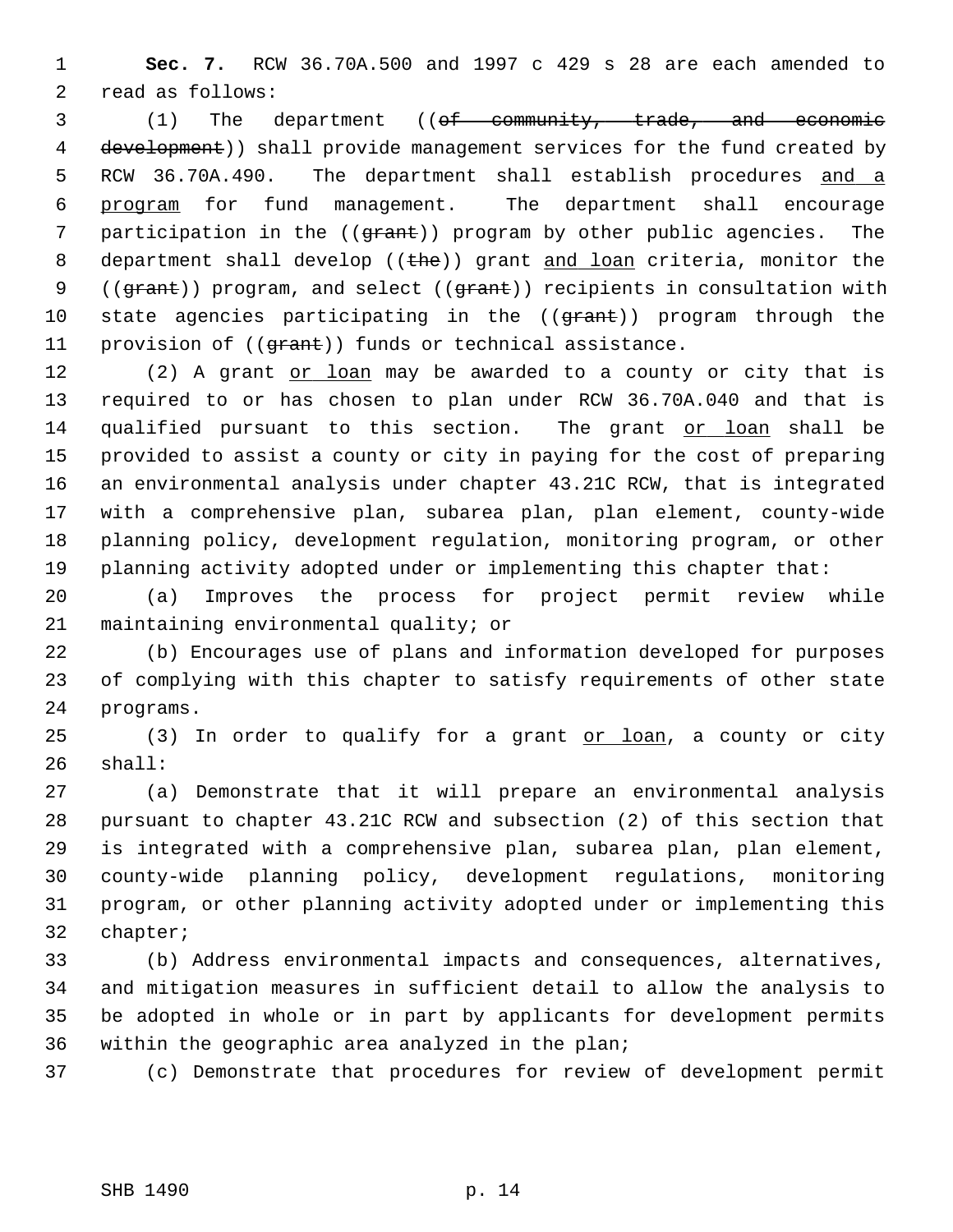1 applications will be based on the integrated plans and environmental 2 analysis;

 3 (d) Include mechanisms to monitor the consequences of growth as it 4 occurs in the plan area and to use the resulting data to update the 5 plan, policy, or implementing mechanisms and associated environmental 6 analysis;

 7 (e) Demonstrate substantial progress towards compliance with the 8 requirements of this chapter. A county or city that is more than six 9 months out of compliance with a requirement of this chapter is deemed 10 not to be making substantial progress towards compliance; and

11 (f) Provide local funding, which may include financial 12 participation by the private sector.

13 (4) In awarding grants and loans, the department shall give 14 preference to proposals that include one or more of the following 15 elements:

16 (a) Furtherance of greenhouse gas emissions reduction requirements;

17 (b) Financial participation by the private sector, or a 18 public/private partnering approach;

19  $((+b))$  (c) Identification and monitoring of system capacities for 20 elements of the built environment, and to the extent appropriate, of 21 the natural environment;

22  $((\{e\})$  (d) Coordination with state, federal, and tribal 23 governments in project review;

24  $((\{d\})$  (e) Furtherance of important state objectives related to 25 economic development, protection of areas of statewide significance, 26 and siting of essential public facilities;

27 ( $(\langle e \rangle)$ ) (f) Programs to improve the efficiency and effectiveness of 28 the permitting process by greater reliance on integrated plans and 29 prospective environmental analysis;

30  $((\text{#}))$  (g) Programs for effective citizen and neighborhood 31 involvement that contribute to greater likelihood that planning 32 decisions can be implemented with community support; and

33 ( $(\overline{+q})$ ) (h) Programs to identify environmental impacts and 34 establish mitigation measures that provide effective means to satisfy 35 concurrency requirements and establish project consistency with the 36 plans.

37 (5) If the local funding includes funding provided by other state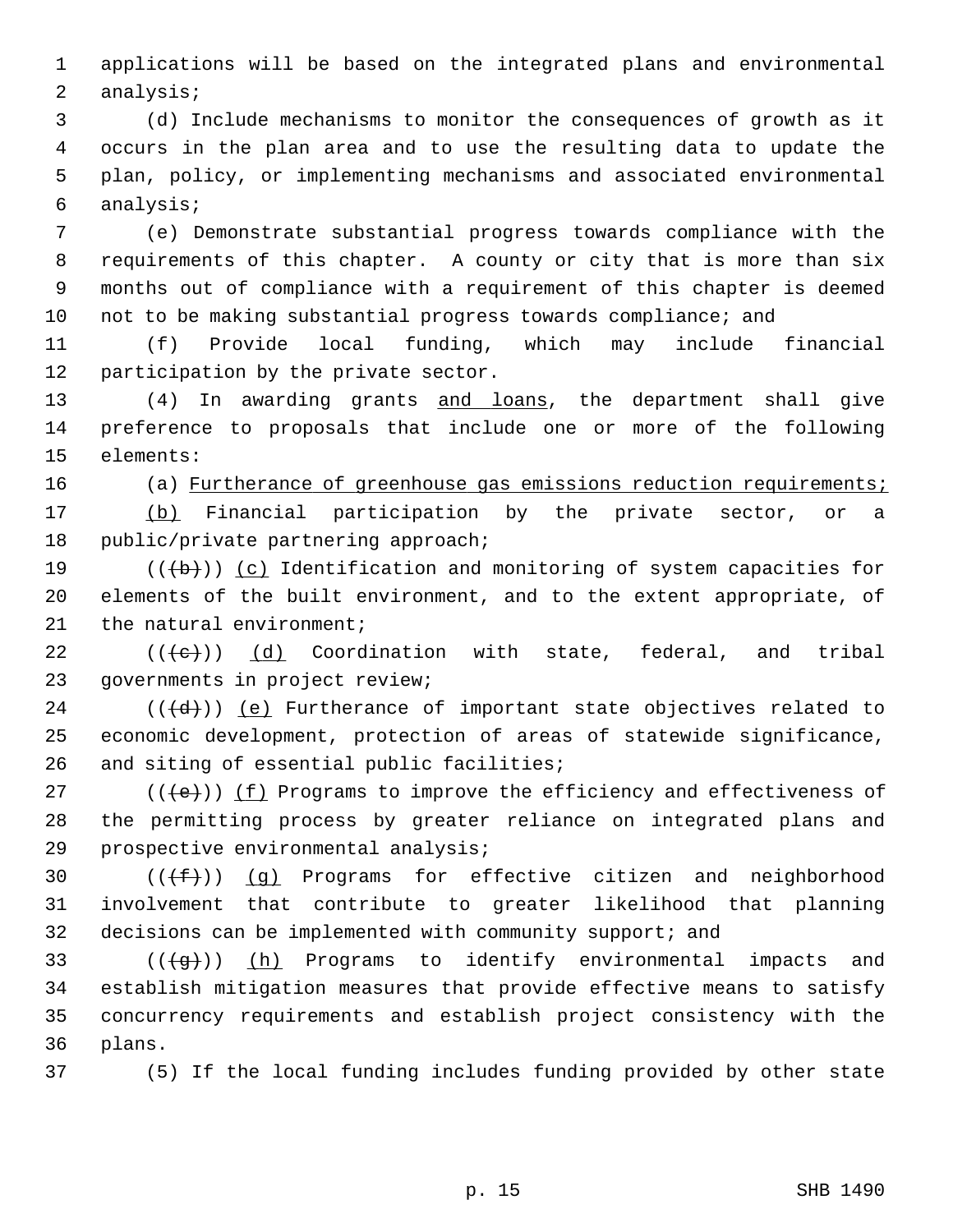1 functional planning programs, including open space planning and 2 watershed or basin planning, the functional plan shall be integrated 3 into and be consistent with the comprehensive plan.

 4 (6) State agencies shall work with grant and loan recipients to 5 facilitate state and local project review processes that will implement 6 the projects receiving ((grants)) financial assistance under this 7 section.

 8 NEW SECTION. **Sec. 8.** A new section is added to chapter 36.70A RCW 9 to read as follows:

10 Comprehensive plans and development regulations should encourage 11 development along transit lines and at major transit stations at levels 12 that support transit-oriented communities. These plans and regulations 13 should also: (1) Encourage walking, bicycling, and reduced vehicle 14 trips; (2) include design standards for streets, sidewalks, and 15 buildings that encourage safe walking and bicycling; (3) provide for a 16 no net loss of affordable housing, and an adequate supply of housing 17 that is affordable to low and moderate-income households; and (4) 18 promote mixed-use and mixed-income developments.

19 **Sec. 9.** RCW 47.80.030 and 2005 c 328 s 2 are each amended to read 20 as follows:

21 (1) Each regional transportation planning organization shall 22 develop in cooperation with the department of transportation, providers 23 of public transportation and high capacity transportation, ports, and 24 local governments within the region, adopt, and periodically update a 25 regional transportation plan that:

26 (a) Is based on a least cost planning methodology that identifies 27 the most cost-effective facilities, services, and programs;

28 (b) Identifies existing or planned transportation facilities, 29 services, and programs, including but not limited to major roadways 30 including state highways and regional arterials, transit and 31 nonmotorized services and facilities, multimodal and intermodal 32 facilities, marine ports and airports, railroads, and noncapital 33 programs including transportation demand management that should 34 function as an integrated regional transportation system, giving 35 emphasis to those facilities, services, and programs that exhibit one 36 or more of the following characteristics: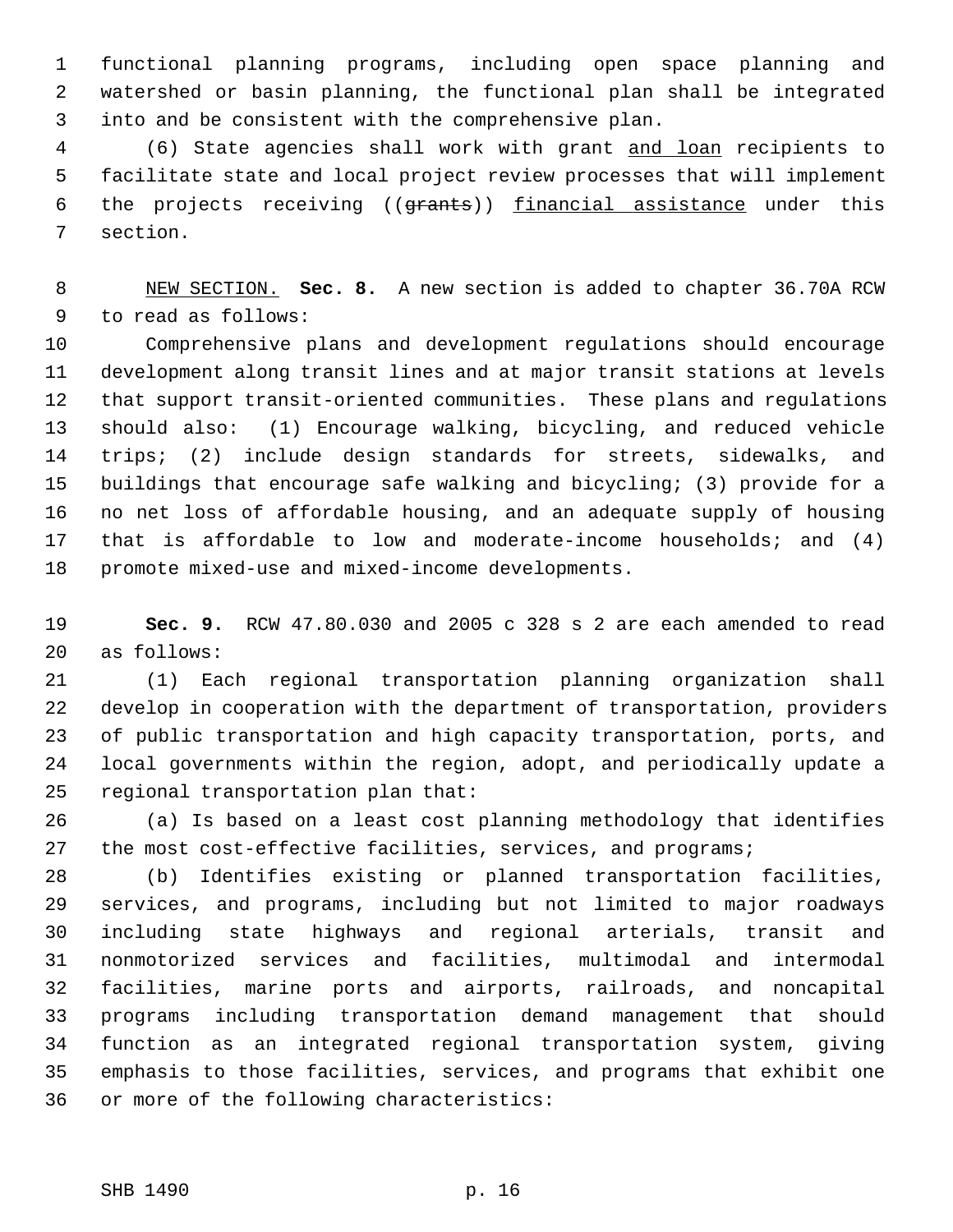1 (i) Crosses member county lines;

 2 (ii) Is or will be used by a significant number of people who live 3 or work outside the county in which the facility, service, or project 4 is located;

 5 (iii) Significant impacts are expected to be felt in more than one 6 county;

 7 (iv) Potentially adverse impacts of the facility, service, program, 8 or project can be better avoided or mitigated through adherence to 9 regional policies;

10 (v) Transportation needs addressed by a project have been 11 identified by the regional transportation planning process and the 12 remedy is deemed to have regional significance; and

13 (vi) Provides for system continuity;

14 (c) Establishes level of service standards for state highways and 15 state ferry routes, with the exception of transportation facilities of 16 statewide significance as defined in RCW 47.06.140. These regionally 17 established level of service standards for state highways and state 18 ferries shall be developed jointly with the department of 19 transportation, to encourage consistency across jurisdictions. In 20 establishing level of service standards for state highways and state 21 ferries, consideration shall be given for the necessary balance between 22 providing for the free interjurisdictional movement of people and goods 23 and the needs of local commuters using state facilities;

24 (d) Includes a financial plan demonstrating how the regional 25 transportation plan can be implemented, indicating resources from 26 public and private sources that are reasonably expected to be made 27 available to carry out the plan, and recommending any innovative 28 financing techniques to finance needed facilities, services, and 29 programs;

30 (e) Assesses regional development patterns, capital investment and 31 other measures necessary to:

32 (i) Ensure the preservation of the existing regional transportation 33 system, including requirements for operational improvements, 34 resurfacing, restoration, and rehabilitation of existing and future 35 major roadways, as well as operations, maintenance, modernization, and 36 rehabilitation of existing and future transit, railroad systems and 37 corridors, and nonmotorized facilities; and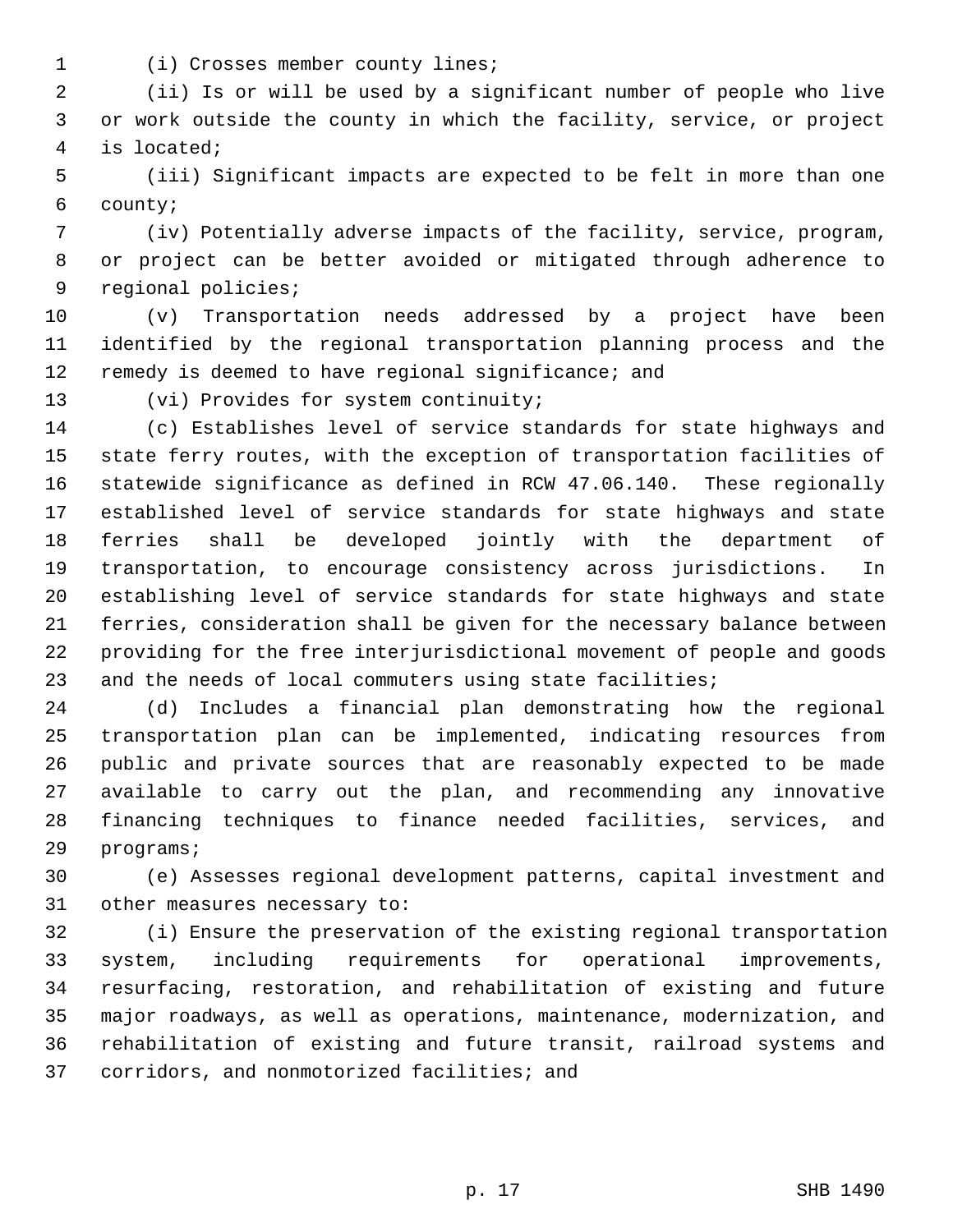1 (ii) Make the most efficient use of existing transportation 2 facilities to relieve vehicular congestion and maximize the mobility of 3 people and goods;

 4 (f) Sets forth a proposed regional transportation approach, 5 including capital investments, service improvements, programs, and 6 transportation demand management measures to guide the development of 7 the integrated, multimodal regional transportation system. For 8 regional growth centers, the approach must address transportation 9 concurrency strategies required under RCW 36.70A.070 and include a 10 measurement of vehicle level of service for off-peak periods and total 11 multimodal capacity for peak periods; and

12 (g) Where appropriate, sets forth the relationship of high capacity 13 transportation providers and other public transit providers with regard 14 to responsibility for, and the coordination between, services and 15 facilities.

16 (2) Regional transportation planning organizations encompassing at least one county planning under RCW 36.70A.040 with two hundred forty- five thousand or more residents must adopt a regional transportation plan for those counties that implement the goals to reduce annual per capita vehicle miles traveled adopted under RCW 47.01.440.

21 (3) The organization shall review the regional transportation plan 22 biennially for currency and forward the adopted plan along with 23 documentation of the biennial review to the state department of 24 transportation. In satisfying the requirements of this subsection, the 25 organization shall provide notice reasonably calculated to inform the 26 public of the review, and opportunities for the public to comment on 27 the review and plan adoption.

28  $((+3))$   $(4)$  All transportation projects, programs, and 29 transportation demand management measures within the region that have 30 an impact upon regional facilities or services must be consistent with 31 the plan and with the adopted regional growth and transportation 32 strategies.

33 **Sec. 10.** RCW 43.21C.240 and 2003 c 298 s 2 are each amended to 34 read as follows:

35 (1) If the requirements of subsection (2) of this section are 36 satisfied, a county, city, or town reviewing a project action shall 37 determine that the requirements for environmental analysis, protection,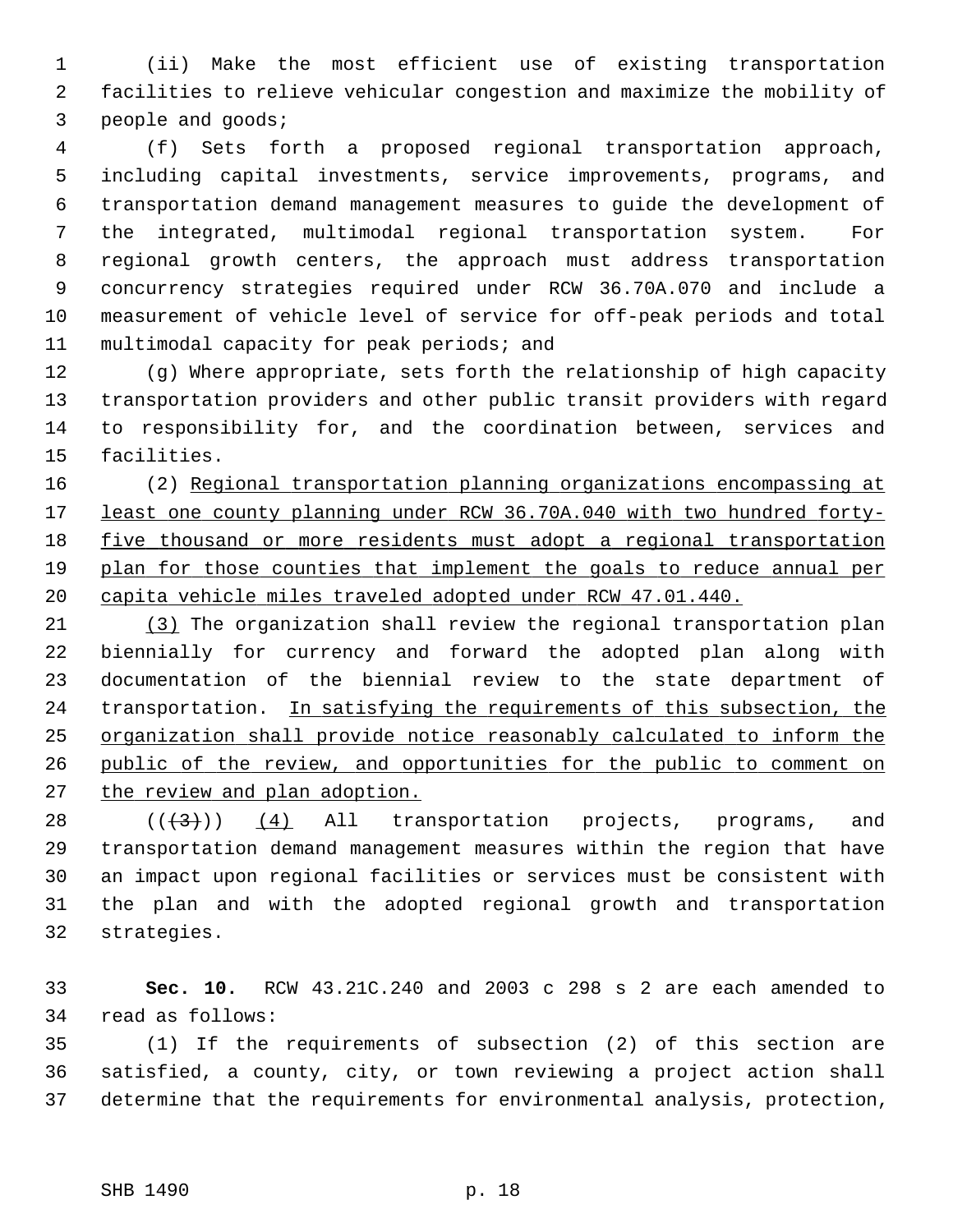1 and mitigation measures in the county, city, or town's development 2 regulations and comprehensive plans adopted under chapter 36.70A RCW, 3 and in other applicable local, state, or federal laws and rules provide 4 adequate analysis of and mitigation for the specific adverse 5 environmental impacts of the project action to which the requirements 6 apply. Rules adopted by the department according to RCW 43.21C.110 7 regarding project specific impacts that may not have been adequately 8 addressed apply to any determination made under this section. In these 9 situations, in which all adverse environmental impacts will be 10 mitigated below the level of significance as a result of mitigation 11 measures included by changing, clarifying, or conditioning of the 12 proposed action and/or regulatory requirements of development 13 regulations adopted under chapter 36.70A RCW or other local, state, or 14 federal laws, a determination of nonsignificance or a mitigated 15 determination of nonsignificance is the proper threshold determination. 16 (2) A county, city, or town shall make the determination provided 17 for in subsection (1) of this section if:

18 (a) In the course of project review, including any required 19 environmental analysis, the local government considers the specific 20 probable adverse environmental impacts of the proposed action and 21 determines that these specific impacts are adequately addressed by the 22 development regulations or other applicable requirements of the 23 comprehensive plan, subarea plan element of the comprehensive plan, or 24 other local, state, or federal rules or laws; and

25 (b) The local government bases or conditions its approval on 26 compliance with these requirements or mitigation measures.

27 (3) If a county, city, or town's comprehensive plans, subarea 28 plans, and development regulations adequately address a project's 29 probable specific adverse environmental impacts, as determined under 30 subsections (1) and (2) of this section, the county, city, or town 31 shall not impose additional mitigation under this chapter during 32 project review. Project review shall be integrated with environmental 33 analysis under this chapter.

34 (4) A comprehensive plan, subarea plan, or development regulation 35 shall be considered to adequately address an impact if the county, 36 city, or town, through the planning and environmental review process 37 under chapter 36.70A RCW and this chapter, has identified the specific 38 adverse environmental impacts and: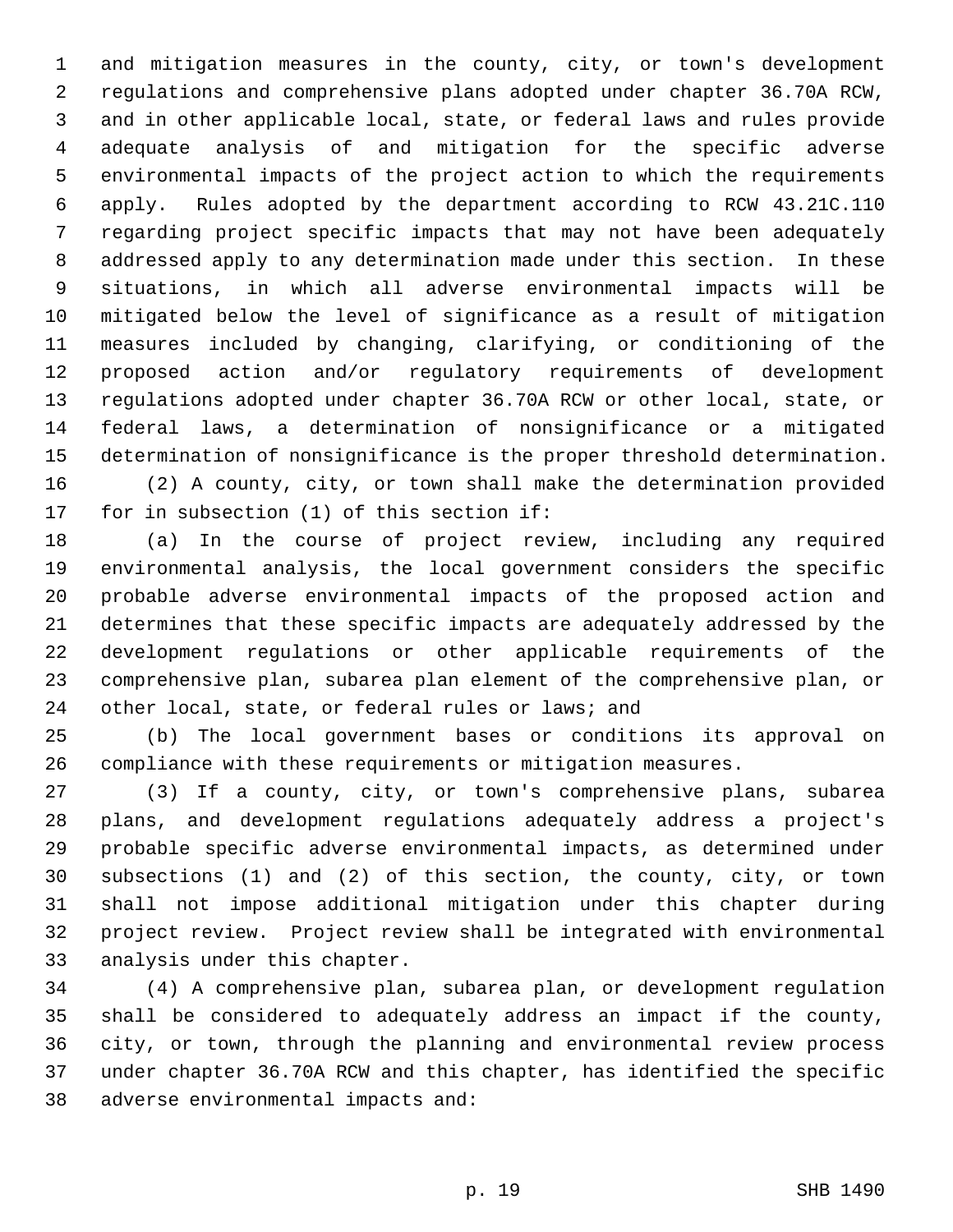1 (a) The impacts have been avoided or otherwise mitigated; or

 2 (b) The legislative body of the county, city, or town has 3 designated as acceptable certain levels of service, land use 4 designations, development standards, or other land use planning 5 required or allowed by chapter 36.70A RCW.

 6 (5) In deciding whether a specific adverse environmental impact has 7 been addressed by an existing rule or law of another agency with 8 jurisdiction with environmental expertise with regard to a specific 9 environmental impact, the county, city, or town shall consult orally or 10 in writing with that agency and may expressly defer to that agency. In 11 making this deferral, the county, city, or town shall base or condition 12 its project approval on compliance with these other existing rules or 13 laws.

14 (6) Nothing in this section limits the authority of an agency in 15 its review or mitigation of a project to adopt or otherwise rely on 16 environmental analyses and requirements under other laws, as provided 17 by this chapter.

18 (7) A project action that is consistent with the applicable 19 comprehensive plan and development regulations may not be challenged 20 for noncompliance under this chapter due to greenhouse gas emissions 21 if:

 (a) The county, city, or town in which the project action is located has prepared an environmental impact statement under RCW 43.21C.030 for the area covered by the comprehensive plan or subarea plan that includes a greenhouse gas emissions analysis;

 (b) The county, city, or town in which the project action is located has adopted a comprehensive plan or subarea plan and development regulations that comply with subsections (3) and (4) of this section;

 (c) The development authorized by the comprehensive plan and development regulations will reduce greenhouse gas emissions in accordance with RCW 70.235.020, and per capita vehicle miles traveled in accordance with RCW 47.01.440;

34 (d) The project action complies with the definition of compact 35 development in RCW 36.70A.108; and

36 (e) The project action is located in an urban growth area and a 37 center designated by the county, city, or town comprehensive plan.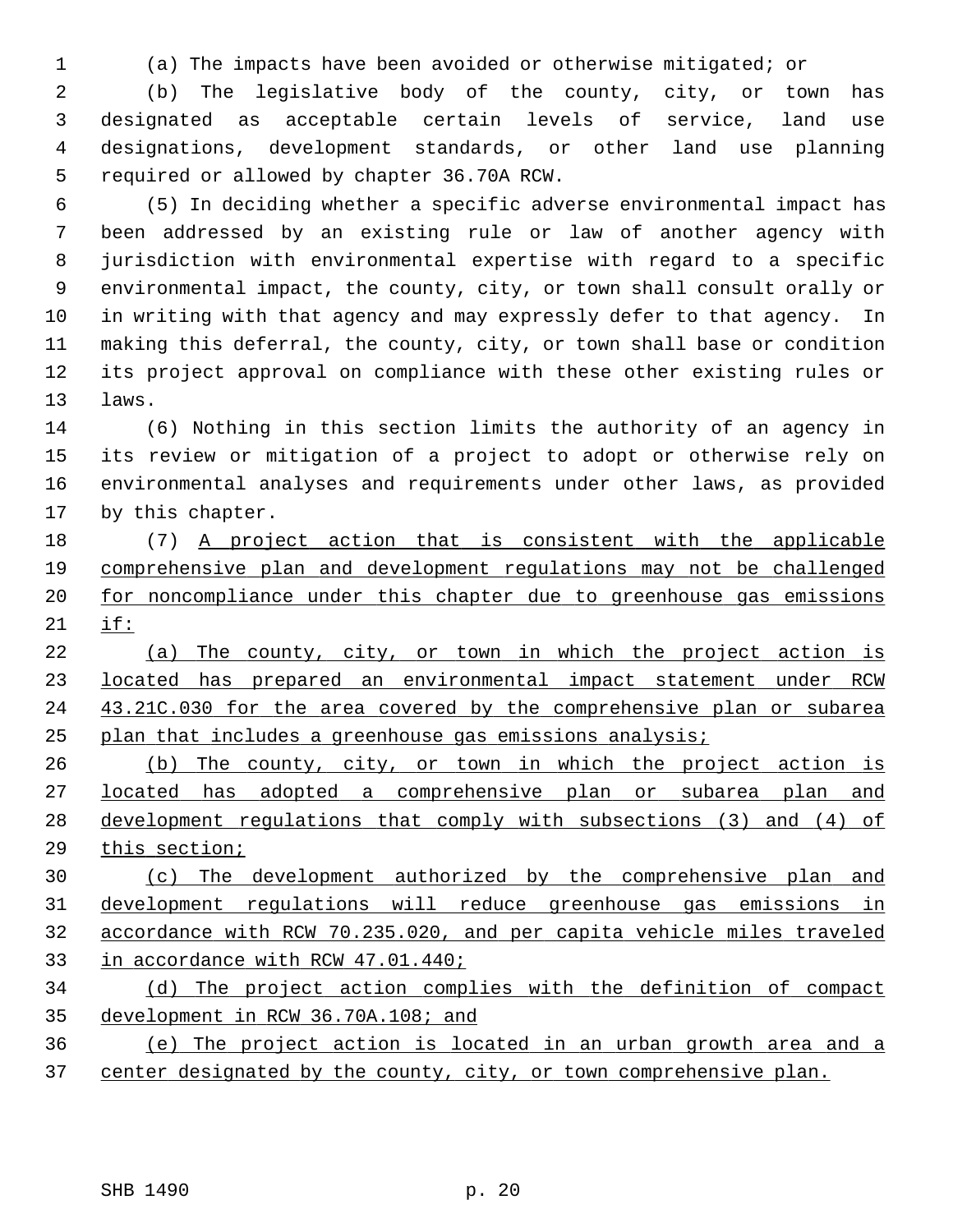1 (8) This section shall apply only to a county, city, or town 2 planning under RCW 36.70A.040.

 3 NEW SECTION. **Sec. 11.** A new section is added to chapter 43.21C 4 RCW to read as follows:

 5 Cities and towns authorizing compact development in designated 6 centers or participating in a regional transfer of development rights 7 program under chapter 43.362 RCW may impose environmental fees on 8 development activity as part of the financing for environmental review 9 under this chapter. Environmental fees imposed under this section:

10 (1) May only be for: (a) A subarea plan for which the impacts of 11 compact development have been addressed by the applicable city or town; 12 or (b) a regional transfer of development rights program receiving area 13 for which the impacts of development within the receiving area have 14 been addressed by the applicable city or town;

15 (2) May only be for environmental review costs that have been 16 identified as reasonably related to the new development;

17 (3) May not exceed a proportionate share of the environmental 18 review costs financed under RCW 36.70A.500, if any, or the costs of 19 environmental review and holding costs that would have been borne by 20 the development if no environmental review had occurred; and

21 (4) Must be used to repay a loan authorized under RCW 36.70A.500, 22 if applicable.

23 NEW SECTION. **Sec. 12.** A new section is added to chapter 81.112 24 RCW to read as follows:

25 (1) An authority that intends to dispose of land under RCW 26 81.112.080(3) that is located within one-half mile of a major transit 27 station must provide qualifying public or nonprofit entities an 28 opportunity of first offer to develop the land. For purposes of this 29 section, a "qualifying public or nonprofit entity" is an entity that: 30 (a) Is eligible for assistance from the housing trust fund established 31 in chapter 43.185 RCW; (b) certifies that it will seek assistance from 32 the housing trust fund for development of the land in the next 33 application round for the fund; and (c) meets other financial and 34 development requirements of the authority. The authority may provide 35 that any agreement with a qualifying public or nonprofit entity be 36 contingent upon receipt of a funding award within a reasonable period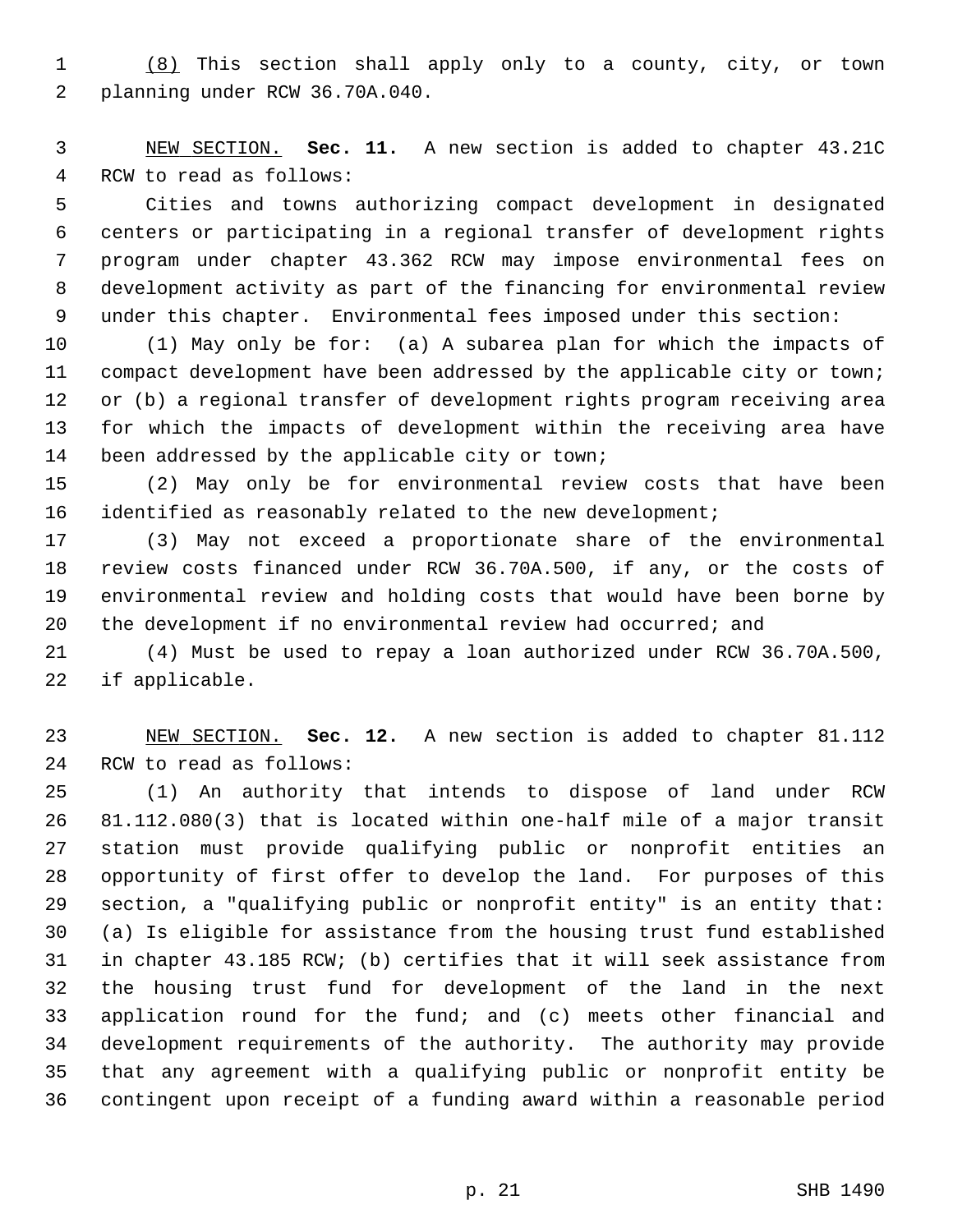1 of time, be subject to approval by a federal granting agency, or 2 include such other contingencies that the authority may reasonably 3 require.

 4 (2) Nothing in this section is intended to conflict with federal 5 requirements or to require an authority to take any action that the 6 authority reasonably determines would cause it to forego or repay 7 federal funding or forego incentives to develop property around transit 8 stations.

 9 NEW SECTION. **Sec. 13.** A new section is added to chapter 81.112 10 RCW to read as follows:

11 (1) An authority may donate air rights over any authority-owned 12 parking facility that is associated with a major transit station to a 13 qualifying public or nonprofit entity for the development of housing 14 units. For purposes of this section, a "qualifying public or nonprofit 15 entity" is an organization that:

16 (a) Is eligible for assistance from the housing trust fund 17 established in chapter 43.185 RCW;

18 (b) Certifies that it will seek financial assistance from the 19 program for development of the land or air rights in the next 20 application round; and

21 (c) Meets other financial and development requirements of the 22 authority.

23 (2) The authority may provide that any agreement with a qualifying 24 public or nonprofit organization be contingent upon receipt of a 25 funding award within a reasonable period of time, be subject to 26 approval by a federal granting agency, or include such other 27 contingencies that the authority may reasonably require. In addition, 28 if the development within the donated air rights will increase the 29 costs of or require modifications to the parking facility, the 30 qualifying public or nonprofit entity must, as a condition to the 31 donation of the air rights, agree to pay or provide for the payment of 32 those costs or modifications.

33 (3) Nothing in this section is intended to conflict with federal 34 requirements or to require an authority to take any action that the 35 authority reasonably determines would cause it to forego or repay 36 federal funding or to forego incentives to develop property around 37 transit stations.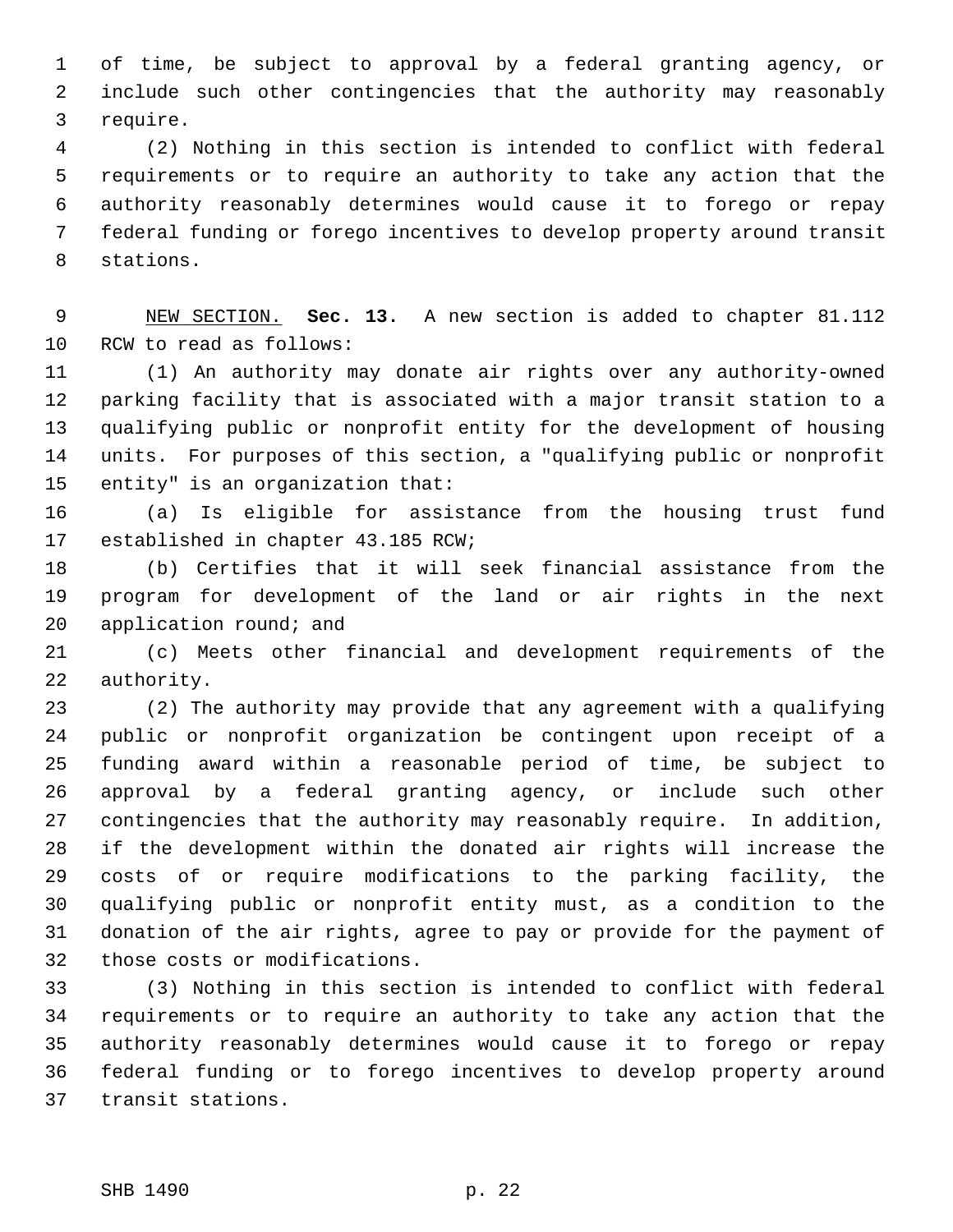1 (4) The donation of air rights under this section will encourage 2 the development of transit-oriented development, increase transit 3 ridership, and is declared to be a proper purpose of and for the 4 benefit of an authority that makes such a donation.

 5 **Sec. 14.** RCW 82.14.0455 and 2006 c 311 s 16 are each amended to 6 read as follows:

 7 (1) Subject to the provisions in RCW 36.73.065, a transportation 8 benefit district under chapter 36.73 RCW may fix and impose a sales and 9 use tax in accordance with the terms of this chapter. The tax 10 authorized in this section is in addition to any other taxes authorized 11 by law and shall be collected from those persons who are taxable by the 12 state under chapters 82.08 and 82.12 RCW upon the occurrence of any 13 taxable event within the boundaries of the district. The rate of tax 14 shall not exceed two-tenths of one percent of the selling price in the 15 case of a sales tax, or value of the article used, in the case of a use 16 tax. ((The tax may not be imposed for a period exceeding ten years. 17 This tax may be extended for a period not exceeding ten years with an 18 affirmative vote of the voters voting at the election.))

19 (2) Money received from the tax imposed under this section must be 20 spent in accordance with the requirements of chapter 36.73 RCW.

21 NEW SECTION. **Sec. 15.** A new section is added to chapter 36.33 RCW 22 to read as follows:

23 (1) Each county legislative authority must establish and maintain 24 a transit-oriented development facilitation fund for the purpose of 25 funding qualifying development projects. All receipts from gifts, 26 grants, endowments from public or private sources, in trust or 27 otherwise, and other designated public and private sources must be 28 deposited in the fund. The legislature may also appropriate moneys 29 into the fund. Expenditures may only be used for:

30 (a) Developing residential housing within single, multifamily, or 31 mixed-use developments that are: (i) Located within one-half mile of 32 a major transit stop; and (ii) affordable to a person or household with 33 an income that is less than one hundred twenty percent of the median 34 household income, adjusted for household size, for the county in which 35 the residential housing is located;